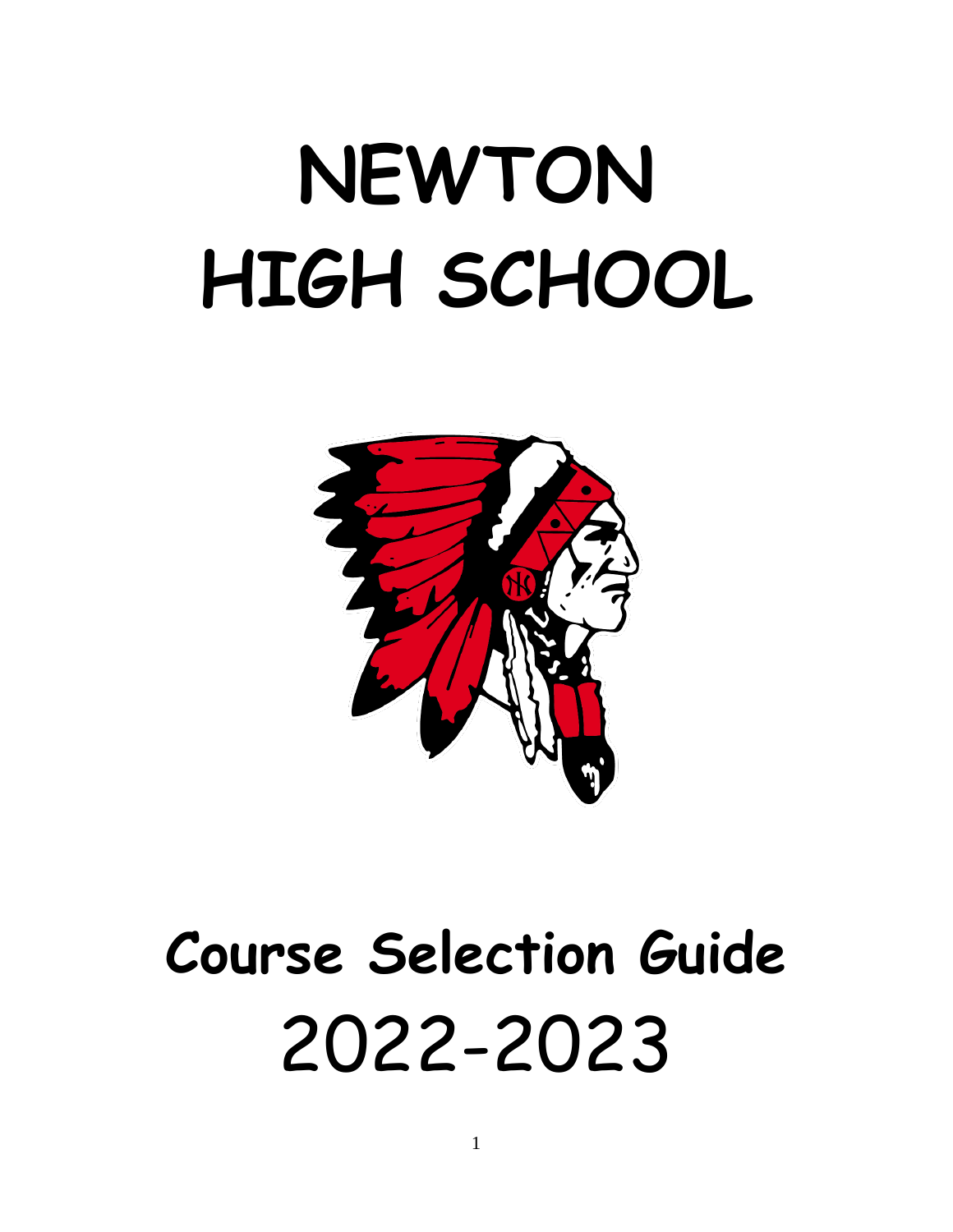# *TABLE OF CONTENTS*

| Instructions and Planning Theorem 2014                                                                                                                                                                                        |                                           |                                               |                          |                                                           |                           |                      | 3              |
|-------------------------------------------------------------------------------------------------------------------------------------------------------------------------------------------------------------------------------|-------------------------------------------|-----------------------------------------------|--------------------------|-----------------------------------------------------------|---------------------------|----------------------|----------------|
| <b>Student Responsibilities in Scheduling</b>                                                                                                                                                                                 |                                           |                                               |                          | $\mathcal{L}^{\text{max}}$ and $\mathcal{L}^{\text{max}}$ |                           |                      | 3              |
| Pupil Load (e.g., e.g., e.g., e.g., e.g., e.g., e.g., e.g., e.g., e.g., e.g., e.g., e.g., e.g., e.g., e.g., e.g                                                                                                               |                                           |                                               |                          | $\mathcal{L}^{(1)}$                                       | $\ddot{\phantom{0}}$      |                      | 3              |
|                                                                                                                                                                                                                               |                                           |                                               |                          | $\mathbb{Z}^2$                                            | $\mathbf{L}^{\text{max}}$ | $\ddot{\phantom{0}}$ | 3              |
|                                                                                                                                                                                                                               |                                           |                                               |                          | $\ddot{\phantom{0}}$                                      |                           |                      | $\overline{4}$ |
| Course Repeat. The course Repeat.                                                                                                                                                                                             |                                           |                                               |                          |                                                           | $\mathbf{L}^{\text{max}}$ |                      | $\overline{4}$ |
| Odyssey and ACES Programs                                                                                                                                                                                                     |                                           |                                               |                          |                                                           |                           |                      | 5              |
| Graduation Requirements. (a) and the contract of the contract of the contract of the contract of the contract of the contract of the contract of the contract of the contract of the contract of the contract of the contract |                                           |                                               |                          |                                                           |                           |                      | 5              |
| Honors Diploma de la contra de la contra de la contra de la contra de la contra de la contra de la contra de l                                                                                                                |                                           |                                               |                          |                                                           | $\mathbf{L}^{\text{max}}$ |                      | 6, 7           |
| Agriculture and Environmental Systems                                                                                                                                                                                         |                                           |                                               |                          |                                                           | $\ddot{\phantom{a}}$      |                      | 8              |
| Art $\cdot$ $\cdot$ $\cdot$ $\cdot$ $\cdot$ $\cdot$ $\cdot$                                                                                                                                                                   |                                           |                                               |                          | $\bullet$ .                                               |                           |                      | 9              |
| Business/Technology.                                                                                                                                                                                                          |                                           | $\mathbf{r} = \mathbf{r} \times \mathbf{r}$ . |                          | $\ddot{\phantom{a}}$                                      |                           |                      | 9              |
| English                                                                                                                                                                                                                       |                                           | $\mathbf{L} = \mathbf{0}$                     | <b>Contract Contract</b> | $\bullet$                                                 |                           |                      | 11             |
| Spanish                                                                                                                                                                                                                       | $\mathbf{L}^{(1)}$ and $\mathbf{L}^{(2)}$ | $\ddot{\phantom{a}}$                          | $\sim 100$ km s $^{-1}$  | $\ddot{\phantom{0}}$                                      | $\ddot{\phantom{0}}$      | $\ddot{\phantom{a}}$ | 13             |
| Mathematics                                                                                                                                                                                                                   |                                           | $\ddot{\phantom{0}}$                          | $\ddot{\phantom{a}}$     | $\ddot{\phantom{a}}$                                      | $\ddot{\phantom{0}}$      |                      | 14             |
|                                                                                                                                                                                                                               |                                           | $\sim$ $\sim$                                 |                          |                                                           | $\ddot{\phantom{a}}$      |                      | 15             |
| Physical Education/Health .                                                                                                                                                                                                   |                                           | $\sim 100$                                    |                          | $\bullet$                                                 | $\ddot{\phantom{0}}$      | $\ddot{\phantom{a}}$ | 16             |
| Science .                                                                                                                                                                                                                     | $\mathbf{L}^{(1)}$ and $\mathbf{L}^{(2)}$ | $\ddot{\phantom{0}}$                          | $\sim$                   |                                                           |                           |                      | 17             |
|                                                                                                                                                                                                                               |                                           |                                               | $\blacksquare$           | $\ddot{\phantom{a}}$                                      |                           |                      | 19             |
|                                                                                                                                                                                                                               |                                           |                                               |                          | $\Box$                                                    |                           |                      | 22             |
| College Credit Plus and the college Credit Plus                                                                                                                                                                               |                                           |                                               |                          | <b>All Contracts</b>                                      | $\ddot{\phantom{0}}$      | $\ddot{\phantom{0}}$ | 23             |
| Upper Valley Career Center Programs.                                                                                                                                                                                          |                                           |                                               |                          |                                                           |                           |                      | 24             |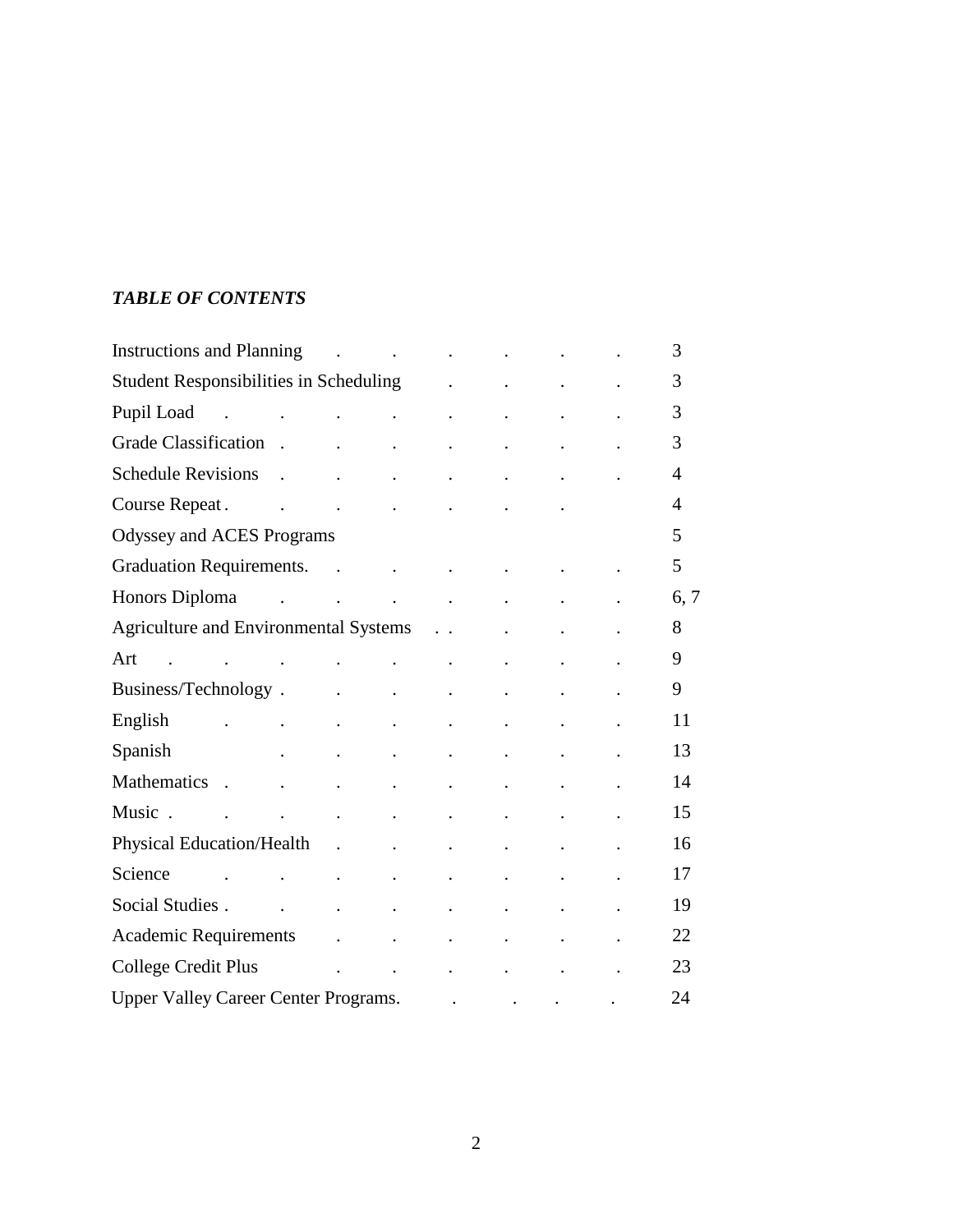# **INSTRUCTIONS**

- 1. Carefully read the Course Selection Guide to be sure that you understand the requirements for graduation, course offerings, prerequisites, costs, and content of the courses.
- 2. The request sheet is to be taken home and signed by your parents/guardians. Return the request sheet to the guidance office at or before assigned date.

# **PLANNING**

This guide lists all the courses offered by Newton High School this coming school year.

The Administration reserves the right to cancel a course due to lack of enrollment or staffing.

You should choose your subjects with extreme care taking into consideration your abilities, interests, needs, and chosen vocation. Your previous school record will indicate, fairly well, your special abilities. You should plan your courses to meet the requirements for your chosen programs at the Upper Valley Career Center and/or the entrance requirements of your chosen college. Be sure to discuss your educational plans with your parents, teachers, counselors, and any others who are interested in your welfare and who may be qualified to give you advice.

In selecting your subjects, pay particular attention to the prerequisites for admission to a course and to the requirements for receiving credit. It is unwise to take an elective for which you have little aptitude or in which you may have difficulty fulfilling the requirements for credit. At the time of registration, you are expected to accept responsibility for meeting the special requirements of the electives you choose. **Once you have made your selections, no changes will be permitted, unless extenuating circumstances are approved by Principal/Counselor.**

# **STUDENT RESPONSIBILITIES IN SCHEDULING**

It is the student's responsibility to:

- 1. Investigate the classes in which they will be enrolling so they might develop an understanding of what the classes will be like. Students should talk with teachers, counselors, and other students about these classes prior to enrolling.
- 2. Insure they are not overloading themselves with classes and that they are registering for the appropriate classes. Schedules will be checked by a counselor for the minimum number of classes and appropriate levels.
- 3. Discuss their plans with parents and direct any questions or concerns to the counselor prior to the end of the school year. Changes are not permitted after this point.
- 4. Choose classes in the spring and commit to those classes for the following school year.

# **PUPIL LOAD**

Each student is required to register for core courses and electives that will complete 7 periods per day. Students may only have **ONE** study hall.

# **GRADE CLASSIFICATION**

Assignment to Grade 9 Completion of Grade 8 Assignment to Grade 10 5 credits Assignment to Grade 11 10 credits Assignment to Grade 12 16 credits

Graduation Requirements Total: 22 credits for NHS/UVCC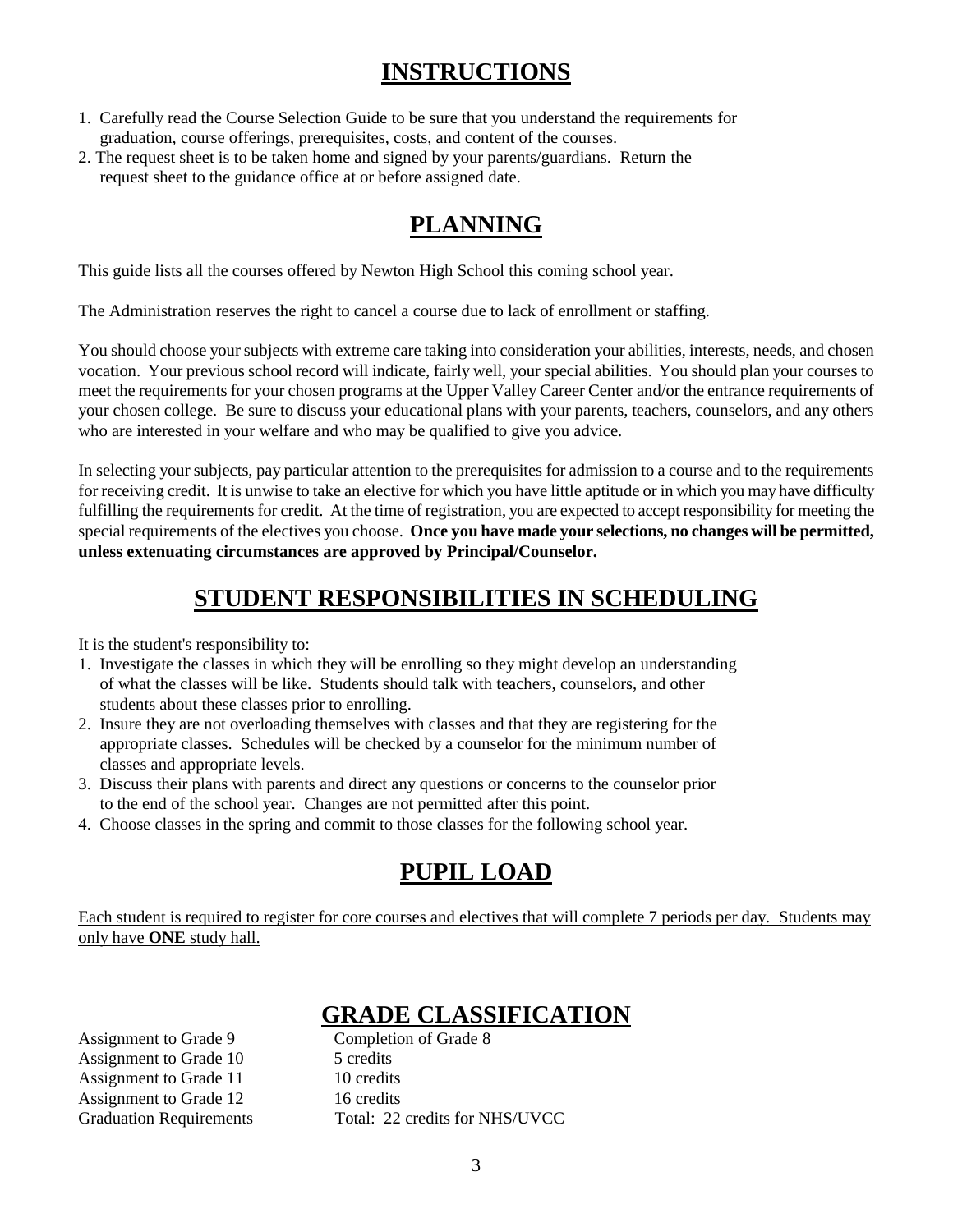# **SCHEDULE REVISIONS**

**Schedule changes are not permitted once the request sheet is returned and the master schedule is completed.** Classes are balanced and courses are offered based on student requests. This request sheet is a commitment by the student to follow a schedule and take all requested classes. A change of heart, change in work ethics, interests or peers are not reasons to change a schedule.

We urge you to be very careful in developing your schedule for it will be difficult to have it changed once it has been finalized. **Your schedule will not be changed unless a course cannot be scheduled, a mistake has been made on the schedule, or it is felt that a change would be in the best interests of all concerned (you, teacher, class size, and school). Approval by the administration and a parent signature or approval will be required to change a schedule.**

### **NO CHANGES IN SCHEDULES WILL BE MADE THE FIRST DAY OF SCHOOL UNLESS ERROR MADE BY SCHOOL.**

No changes initiated by the student **(in particular, no drops-no adds)** will be made in a schedule after the first (1st) three days of the semester. If a student is permitted to withdraw from a course during this time of the school year, no grade will be given**. A student initiated drop/withdrawl after the first three days will result in a WF as grade on that transcript.** 

**Students will not be permitted to select teachers.**

# **COURSE REPEAT**

Students who have earned a grade of D in a course may repeat a course but may not earn additional credit toward graduation *by* repeating the course

Students who earn an A, B, or C in the course taken at Newton High School or at a partner IHE (Institute of Higher Education) may not repeat the course for a grade but may take retake the course to improve fundamentals necessary for future classes.

Repeating a course should not be primarily used to increase a student's grade point average.

Students who repeat the course and earn a higher grade (A, B, C) forfeit the credit previously earned. However, the previous course with a grade of D will appear on the high school transcript but no credit will be given and only the subsequent grade will be figured in the cumulative grade point average. (\*If a student wishes to repeat Algebra 8 and retakes the course as Algebra I, no credit will be given for Algebra 8 and Algebra 8 will not appear on the high school transcript.)

If the original grade was an F then both grades appear on the transcript and both grades will be included in cumulative grade point average.

Students with a D who repeat the course but then earn an F *do* retain credit earned from the previous attempt. In that case, both the original grade and the subsequent grade appear on the student record, and both the original and the subsequent grade will be calculated into the cumulative grade-point average

Transfer and correspondence (home school) courses are not applicable.

All requests for course repeat must be teacher recommendation after a conference with parents and student

If the D is in a course through the College Credit Plus program taken at a partner IHE, the course repeat will be upon recommendation of the advisor at the IHE

Permission form must be completed and signed by parent to repeat a course. Form is available through the guidance office. Students may retake only one course during high school for grade replacement.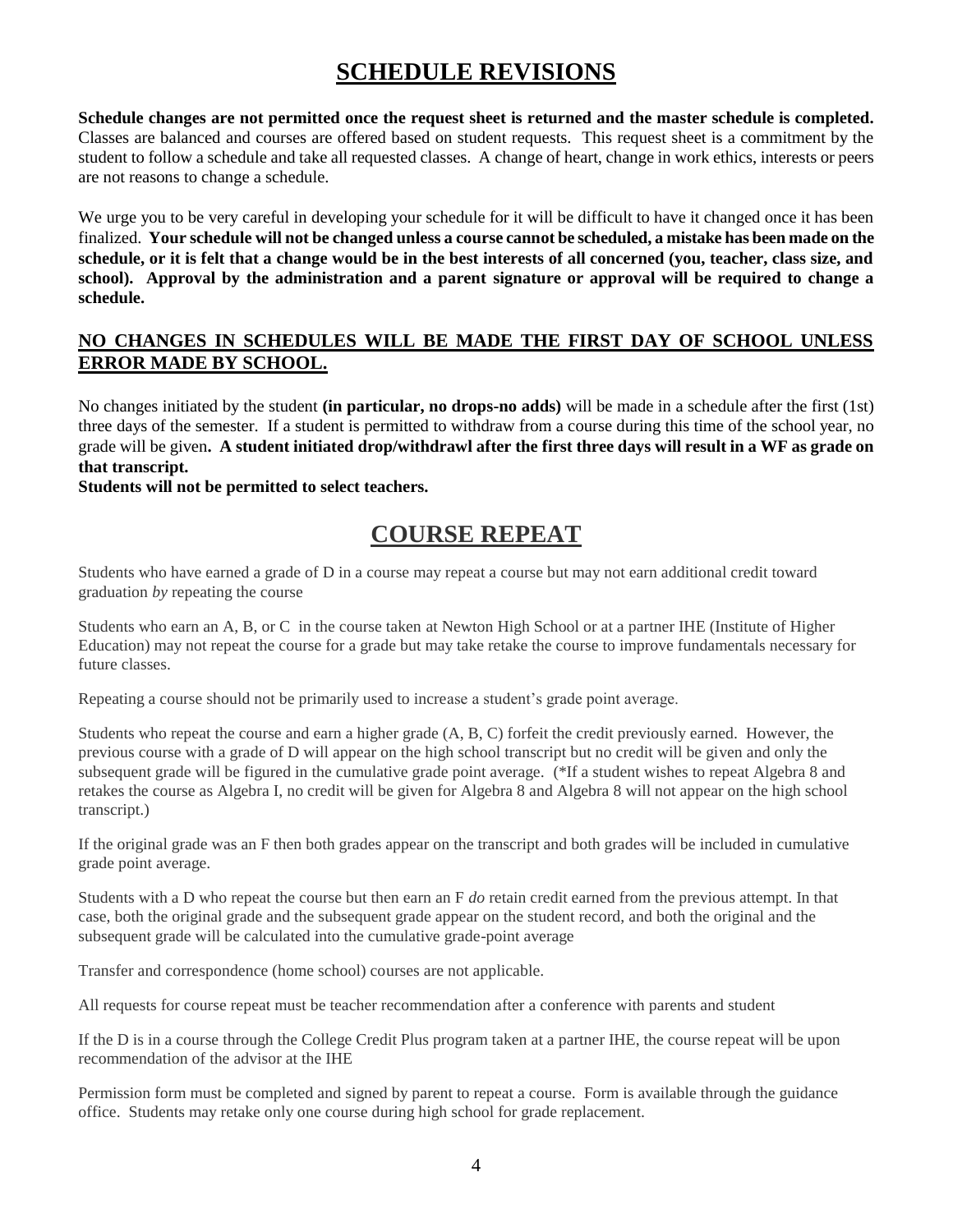# **ODYSSEY AND ACES**

A student may be assigned to the online credit recovery program: Odysseyware. In this program, students will be assigned to a classroom setting with a teacher and will work to make up the credits in which they are deficient. Students may be charged \$85 for each half credit and \$150 for each full credit which they must make up. Students also may be assigned to the ACES program, an alternative program in Piqua if credit deficiency is sufficient to warrant that assignment. ACES is Achievement Center for Educational Success. Transportation is provided as ACES is a half day online schooling assignment. Assignment to ACES does not cost the student.

 **CREDIT REQUIREMENTS**

# **GRADUATION REQUIREMENTS FOR NEWTON HIGH SCHOOL**

|                                     | <b>NHS</b>    | TVCC          |
|-------------------------------------|---------------|---------------|
| English                             | 4             | 4             |
| Math $(1)$ $(6)$                    | 4             | 4             |
| Science $(2)$                       | 3             | 3             |
| Social Studies (3)                  | 3             | 3             |
| Technology                          |               |               |
| Health                              | $\frac{1}{2}$ | $\frac{1}{2}$ |
| <b>Physical Education</b><br>(5)    | $\frac{1}{2}$ | $\frac{1}{2}$ |
| <b>Required Credits</b>             | 16            | 15            |
| Electives (8)                       | 6             |               |
| <b>Total Credits for Graduation</b> | 22            |               |

(1) Including 1 credit of Algebra II or the equivalent

(2) Including 1 credit of Life Science, 1 credit of Physical Science, and Chemistry

(3) Including .5 credit of World History, .5 credit of American History and .5 credit of Government

(4) Includes 2 semesters of fine arts, grades 7-12. (Fine Arts in Grades 7-8 are not high school credits.)

(5) **Physical Education Exemption:** High School students who participate in interscholastic athletics,

cheerleading, marching band, color guard for 2 completed seasons are exempt from taking Physical Education. This will not be counted as a high school credit however.

(6) Algebra 8 is considered a high school credit and is counted in high school grade point average.

(7) Financial Literacy: Each student must receive instruction in Financial Literacy.

(8) Electives can be chosen from Business/Technology, Social Studies, Science, Language, Fine Arts, English, Math, or Vo Ag.

 Additionally, every student will have the opportunity to take a nationally-recognized college admission exam (ACT offered at Newton) free of charge in the  $11<sup>th</sup>$  grade.

# **Newton High School students must have 22 Credits to graduate.**

\*Fine Arts – Art (1-4), Band, Choir, Instrumental Music, Jazz Band, Show Choir

\*\*Financial Literacy – Business Management for Agricultural and Environmental Systems, Agricultural and Environmental Systems Capstone, Accounting, Publishing, Marketing, Stock Market, Economics – **Starting with graduating class of 2026 Financial Literacy will be a stand alone course!**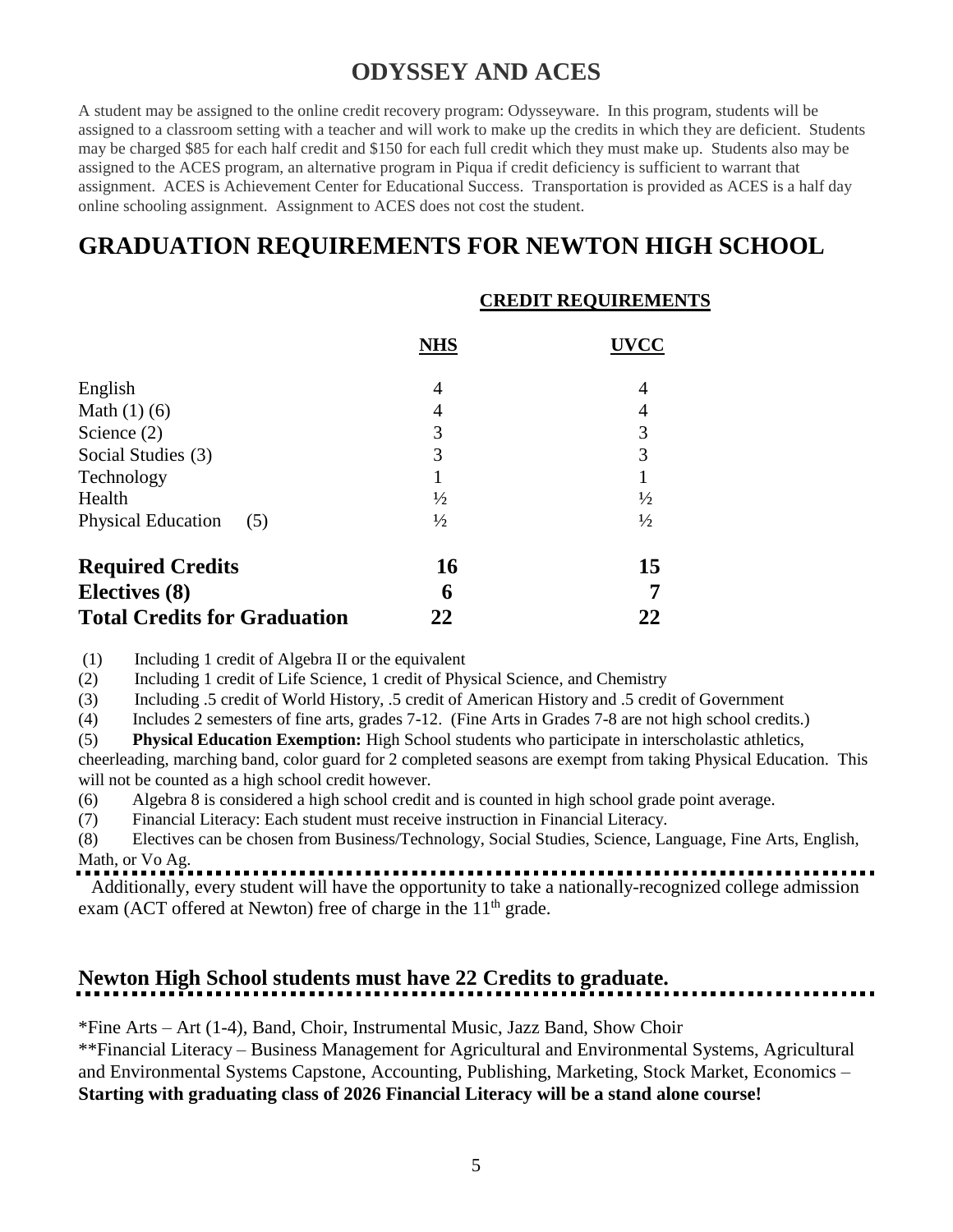# **Academic Diploma with Honors**

Students are eligible to receive a seal on diploma signifying Honors Diploma. Students qualify if they fulfill the following for an Honors Diploma. Students should plan ahead with their schedule if they plan to qualify for the Honors Diploma.

| <b>High School Academic Diploma with Honors</b>             |                                                                                                                                                            |  |  |
|-------------------------------------------------------------|------------------------------------------------------------------------------------------------------------------------------------------------------------|--|--|
| Students need to fulfill only 6 of the following 7 criteria |                                                                                                                                                            |  |  |
| <b>Criteria</b><br><b>Subject</b>                           |                                                                                                                                                            |  |  |
| <b>English</b>                                              | 4 Units (all students required)                                                                                                                            |  |  |
| <b>Mathematics</b>                                          | 4 units, including Algebra I,<br>Geometry, Algebra II or<br>equivalent and a higher level<br>elective (Statistics, Algebra III,<br>Pre-Calculus, Calculus) |  |  |
| <b>Science</b>                                              | 4 units, including chemistry,<br>physics or anatomy                                                                                                        |  |  |
| <b>Social Studies</b>                                       | 4 units including World History,<br>U. S. History, Government, and<br>1 elective in Social Studies                                                         |  |  |
| <b>Foreign Language</b>                                     | 3 units of one language or 2<br>units each of 2 languages                                                                                                  |  |  |
| <b>Fine Arts</b>                                            | 1 unit                                                                                                                                                     |  |  |
| <b>Grade Point Average</b>                                  | 3.5 on 4.0 Scale                                                                                                                                           |  |  |
| <b>ACT/SAT (Excluding scores from</b><br>writing sections)* | 27 or Higher/1280 or Higher                                                                                                                                |  |  |
|                                                             |                                                                                                                                                            |  |  |
|                                                             |                                                                                                                                                            |  |  |
|                                                             |                                                                                                                                                            |  |  |

\*Writing sections of either standardized test should not be included in the calculation of this score.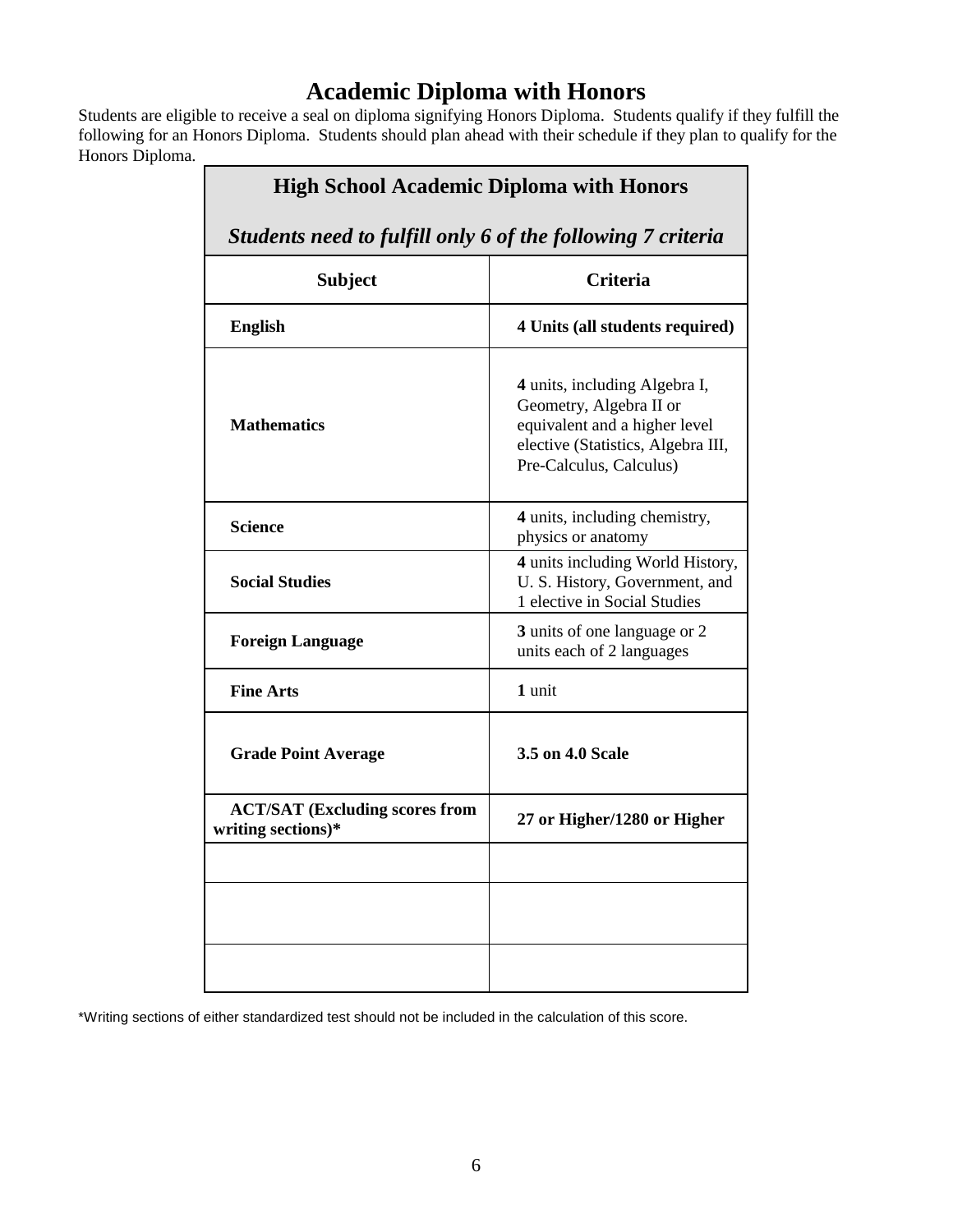$\Gamma$ 

|                                                                          | <b>Career Center Diploma with Honors for Graduating</b><br>Students need to fulfill only 7 of the following 8 criteria |                                                                                                                                                                                                              |                                              |
|--------------------------------------------------------------------------|------------------------------------------------------------------------------------------------------------------------|--------------------------------------------------------------------------------------------------------------------------------------------------------------------------------------------------------------|----------------------------------------------|
|                                                                          | <b>Subject</b>                                                                                                         | <b>Criteria</b>                                                                                                                                                                                              |                                              |
|                                                                          | <b>English</b>                                                                                                         | 4 units (all students required)                                                                                                                                                                              |                                              |
|                                                                          | <b>Mathematics</b>                                                                                                     | 4 units, including Algebra I,<br>Geometry, Algebra II or equivalent<br>and a higher level mathematics<br>course (all students required)                                                                      |                                              |
|                                                                          | Science                                                                                                                | 4 units, including physics and<br>chemistry or anatomy                                                                                                                                                       |                                              |
|                                                                          | <b>Social Studies</b>                                                                                                  | 4 units                                                                                                                                                                                                      |                                              |
|                                                                          | <b>Foreign Language</b>                                                                                                | Not counted toward requirements                                                                                                                                                                              |                                              |
|                                                                          | <b>Fine Arts</b>                                                                                                       | Not counted toward requirements                                                                                                                                                                              |                                              |
|                                                                          | <b>Career-Technical</b>                                                                                                | Now counted in Electives                                                                                                                                                                                     |                                              |
|                                                                          | <b>Electives</b>                                                                                                       | 4 units of Career Center minimum.<br>Program must lead to an industry<br>recognized credential,<br>apprenticeship or be part of an<br>articulated career pathway which<br>can lead to post secondary credit. |                                              |
|                                                                          | <b>Grade Point Average</b>                                                                                             | <b>3.5</b> on a 4.0 scale                                                                                                                                                                                    |                                              |
|                                                                          | <b>ACT/SAT Score [excluding</b><br>scores from the writing sections]*                                                  | 27 ACT / 1280 SAT                                                                                                                                                                                            |                                              |
| *Writing sections<br>standardized test<br>included in the<br>this score. | <b>Additional Assessment</b>                                                                                           | Achieve the proficiency benchmark<br>established for the appropriate<br>Ohio Career Center Competency<br>Assessment or the equivalent                                                                        | of either<br>should not be<br>calculation of |

┑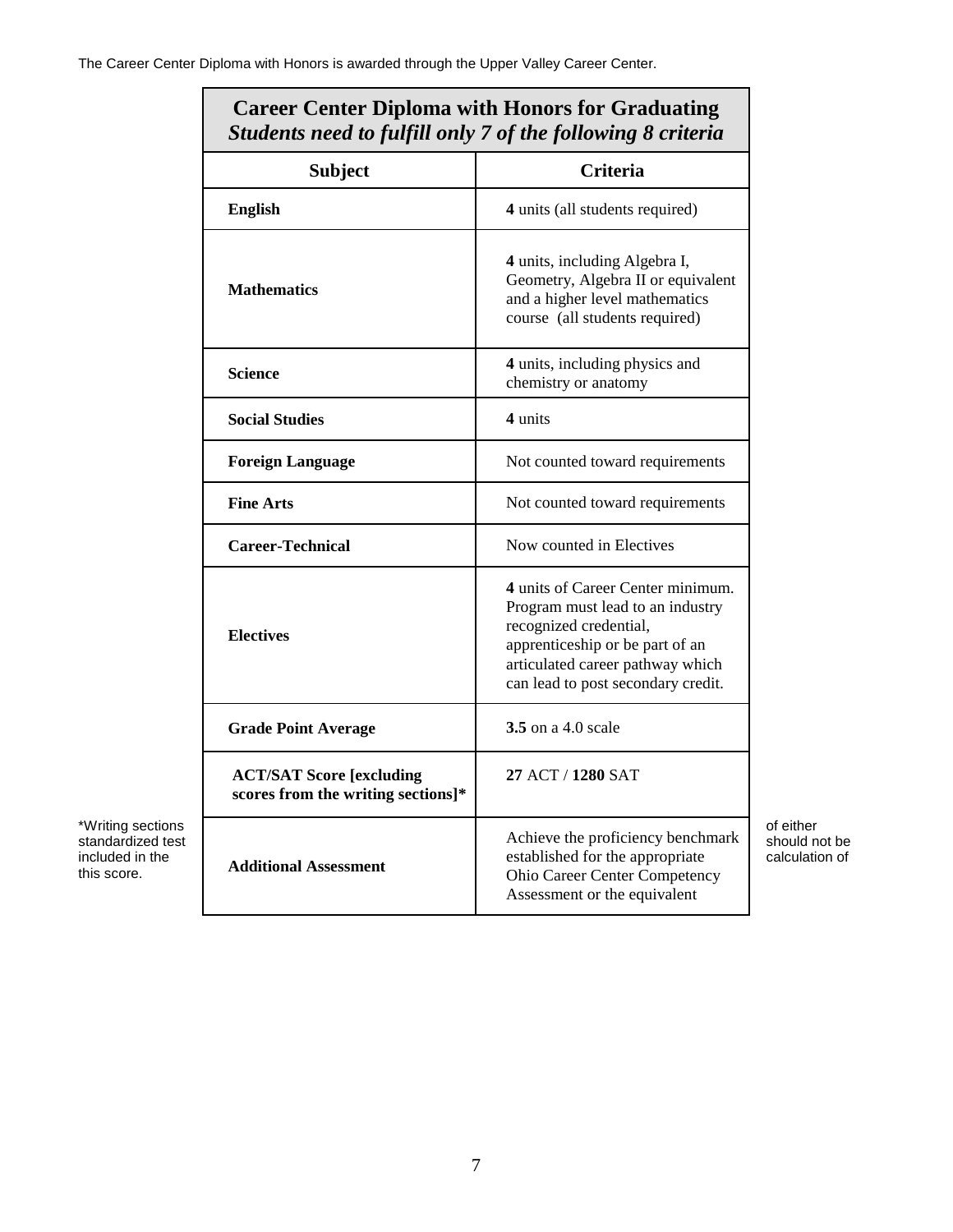# **Courses Offered at Newton High School 2021-2022**

# **AGRICULTURE AND ENVIRONMENTAL SYSTEMS**

Agricultural Education courses make a positive difference in the lives of students by developing their potential for premier leadership, personal growth and career success. Agricultural education instruction is delivered through three major components: 1) classroom/laboratory instruction (contextual learning) 2) [supervised agricultural experience](https://www.ffa.org/about/whoweare/sae) programs (work-based learning) and 3) student leadership organizations (National FFA Organization). **The Agriculture and Environmental Systems program is a satellite of the Upper Valley Career Center.**

# *Agriculture, Food and Natural Resources -920*

*Course Length: Full Year Credit: 1.25 Grades: 9-12*

This first course in the career field is an introduction to Agricultural and Environmental Systems. Students will be introduced to the scope of the Agricultural and Environmental Systems career field. They will examine principles of food science, natural resource management, animal science & management, plant & horticultural science, power technology and bioscience. Students will examine the FFA organization and Supervised Agricultural Experience programs. Throughout the course, students will develop communication, leadership and business skills essential to the agriculture industry.

# *Animal and Plant Science -922*

*Course Length: Full Year Credit: 1.25 Grades: 10-12* Students will apply knowledge of animal and plant science to the agriculture industry. They will be introduced to the value of production animals relative to the agricultural marketplace. Students will engage in animal classification and selection, body systems, along with animal welfare and behavior in relation to the production of animals. Students will learn principles of plant anatomy and physiology, and the role of nutrition, deficiencies and growing environment on plant production. Throughout the course, business principles and professional skills will be examined.

# *Livestock Selection, Nutrition and Management -923 NOT OFFERED IN 2022-2023*

*Course Length: Full Year Credit: 1.25 Grades: 10-12* Students will identify and apply principles and routine husbandry practices to production animal populations. Topics will include principles of nutrition, feed utilization, animal welfare, selection and management of facilities and herd populations.. Students will apply knowledge of production animal care to enhance animal growth, selection of breeding stock, and management practices. Throughout the course, students will develop management plans reflecting practices for care and legal compliance.

# *Mechanical Principles -926*

*Course Length: Full Year Credit: 1.25 Grades: 10-12* Students will engage in the mechanical principles utilized in animal and plant production systems. They will learn electrical theory, design, wiring, hydraulic and pneumatic theory, along with metallurgy in relation to hot and cold metals. Students will apply knowledge of sheet metal fabrication applicable to the agricultural industry along with identify, diagnose, and maintain small air-cooled engines. Throughout the course, students will learn critical components of site and personal safety as well as communication and leadership skills.

# *Agronomic Systems -925 NOT OFFERED IN 2022-2023*

*Course Length: Full Year Credit: 1.25 Grades 10-12*

Students will apply knowledge and skills required to research, develop, produce and market major agricultural and horticultural crops. Cultural and sustainable production practices will be examined while students apply scientific knowledge of plant development, nutrition and growth regulation. The knowledge and skills needed to manage water, soils, and pests related to agronomic crops will be assessed. Students will employ technological advances, communication, business, and management strategies appropriate for the industry.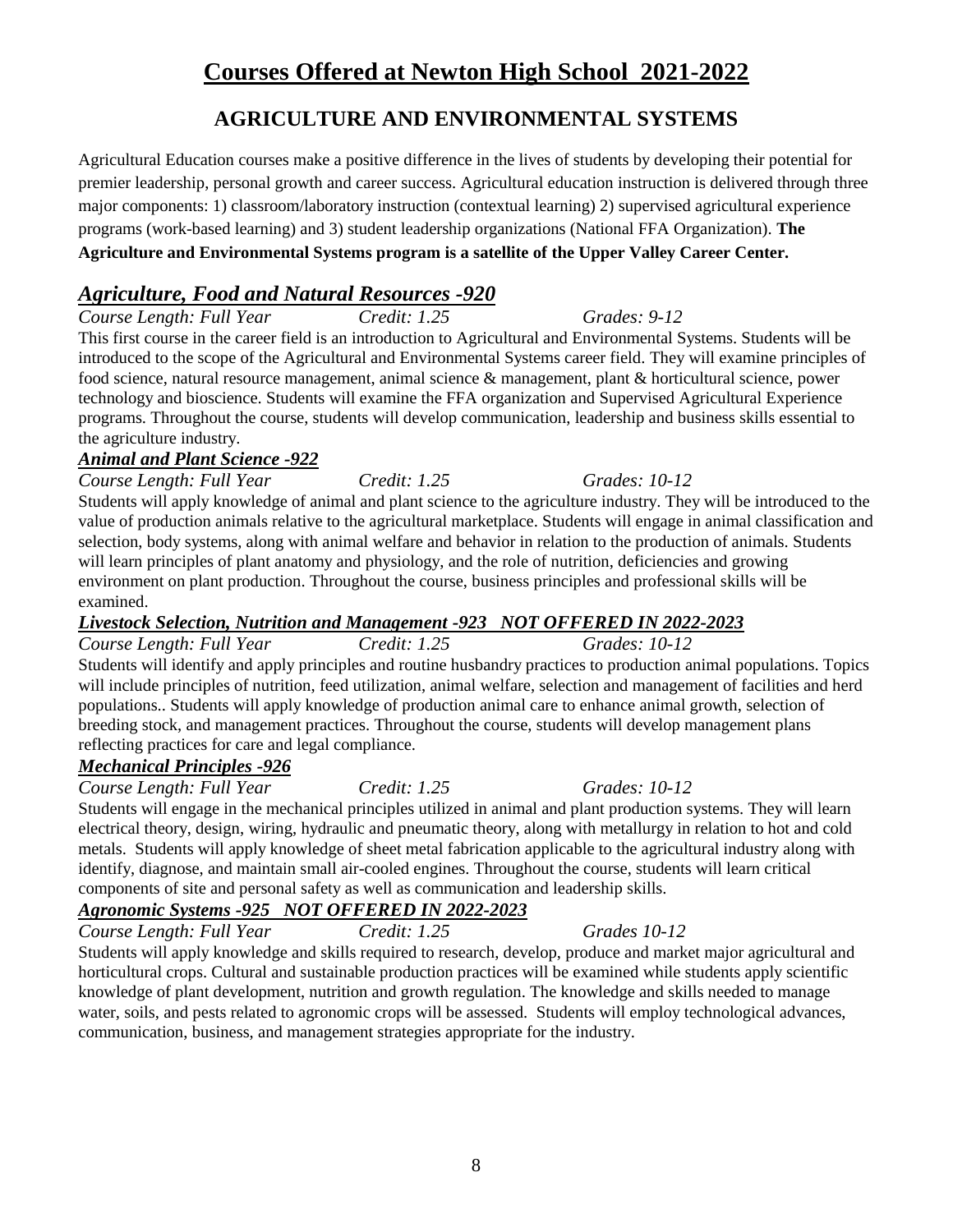*Business Management for Agricultural and Environmental Systems-924 NOT OFFERED IN 2022-2023 Course Length: Full Year Credit: 1.25 Grades: 11, 12*

Students will examine elements of business, identify organizational structures and apply management skills while developing business plans, financial reports and strategic goals for new ventures or existing businesses. Learners will use marketing concepts to evaluate the marketing environment and develop a marketing plan with marketing channels, product approaches, promotion and pricing strategies. Throughout the course, students will apply concepts of ethics and professionalism while implications of business regulations will be identified. (Financial Literacy) *Agricultural and Environmental Systems Capstone -930*

*Course Length: Full Year Credit: TBD Grade:* 12 Students apply Agricultural and Environmental Systems program knowledge and skills in a more comprehensive and authentic way. Capstones are project/problem-based learning opportunities that occur both in and away from school. Under supervision of the school and through partnerships, students combine classroom learning with work experience to benefit themselves and others. These can take the form of mentorship employment, cooperative education, apprenticeships and internships. (Financial Literacy)

*Course Length: Full Year Credit: 1 Grade 9 - 12*

Art I is an introductory course in art and design. Students will spend time studying artists, art in cultures, and art interpretation through slides, textbooks, and worksheets. Related art projects to this study using various art media such as pencils, watercolors, acrylic paints, oil pastels, clay, printing, and mixed media will be used by the students.

#### *Art II - 102*

*Art I - 101*

*Course Length: Full Year Credit: 1 Grade: 9 – 12 Course Prerequisite: Art I*

Art II is an intermediate art course offered to students who have taken Art I. Art II students will continue their study of art through slides, textbooks, and worksheets and then do related projects of various art media at advanced levels of complexity.

# *Art III - 103*

*Course Length: Full Year Credit: 1 Grade: 9 - 12*

*Prerequisite: Art II*

Art III will be an advanced, individualized study of art. Students must have completed Art I and Art II before taking Art III. Art III will be comparable to a studio art class. Art III students will be expected to maintain a portfolio (of which some projects are required) which will be evaluated at the end of each quarter.

# *Art IV - 104*

*Course Length: Full Year Credit: 1 Grade: 9 - 12*

*Prerequisite: Art III (Teacher Recommendation)*

Students will utilize past art experiences and individual talents to select special areas of interest. Students will apply art elements, principles, attributes of creativity, originality, interpretations, and expressions to create a portfolio of required and selected projects.

# **BUSINESS/TECHNOLOGY A TECHNOLOGY CREDIT IS REQUIRED FOR GRADUATION**

### *Computer Concepts– 110*

*Course Length: Semester Credit: .5 Grades: 9, 10, 11, 12*

 This course will build on the four Office applications taught in the jr. high level computer course: Word, Excel, Power Point and Access. It will introduce advanced concepts in Word and Excel. Instead of focusing on Power Point, Multi-Media presentation programs such as Prezi and Slide Rocket (an online program that supports group work and collaboration) will be used. Students will be provided a Gmail account that is on the school server and will be used to learn how to use email as a form of correspondence. Also added will be the use of Google Docs and the cloud.

# **ART**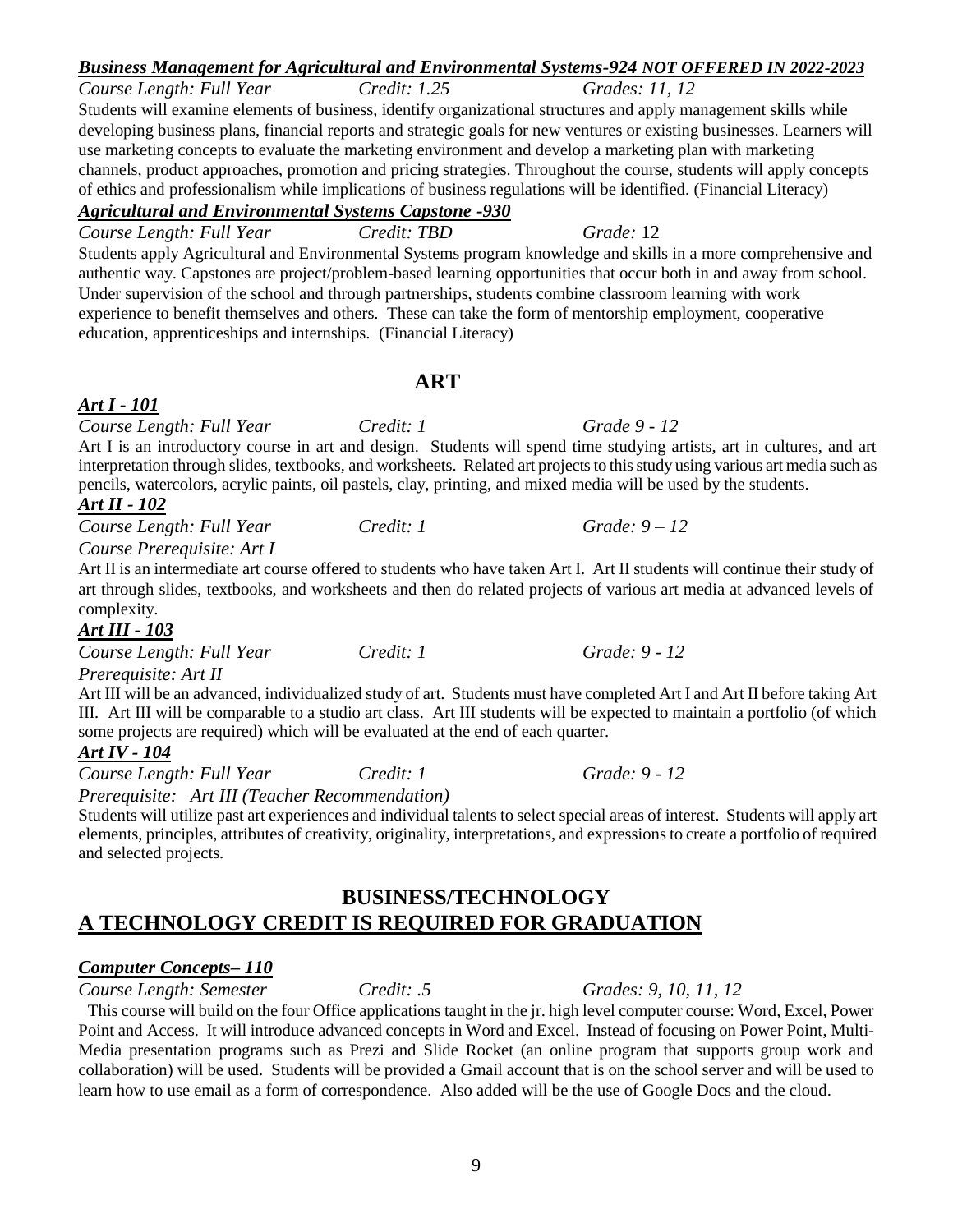# *Accounting – 111 (\*fulfills Financial Literacy state requirement) (Only Offered Online)*

*Course Length: Semester Credit: .5 Grades: 11 – 12*

The students learn to prepare financial statements accurately and neatly. Business transactions are analyzed and entered into journals. Ledgers are prepared. Neatness, accuracy, and completion of projects are required. The accounting cycle is completed using automated accounting. This course culminates with a month long simulation which requires students to apply the skills and knowledge they have acquired. (Financial Literacy)

# *Publishing I – 105 Publishing II-106 (not a technology credit)*

*Course Length: Full Year Credit: 1 Grade: 12 (Teacher Approval Required)*

In this course students go through the complete process of planning, financing, designing, and writing both the copy and photographic materials for the school yearbook. Students are given specific responsibilities in regard to the project and are expected to work with other class members in order to turn out a yearbook for publication. (Financial Literacy)

# *Web Page Design – 112 NOT OFFERED IN 2022-2023*

*Course Length: Semester Credit: .5 Grades: 9, 10, 11, 12* The Internet is quickly becoming the communication tool of the future. If you ever thought about learning about how to design a website, the time is now. Web Page Design offers instruction on creating websites using Dreamweaver CS5. This includes animation, podcasting, and computer graphics. You will create several types of websites including a Web Quest. This class focuses on the design feature of Adobe and writing HTML. Sophomores, juniors and seniors are encouraged to sign up for this exciting class that will prepare you for future endeavors.

# *Technology – 113*

*Course Length: Full Year Credit: 1 Grades: 9, 10, 11, 12* Students will learn technology based knowledge, conceptual understanding, and technology skill development. Address significant understandings that are the basis for students to make technological decisions. Focus on important topics within technology, and update students on the progression of technology in our daily lives.

### *Advanced Graphic Technology (AGT) – 120*

*Course Length: Full Year Credit: 1 Grades: 9, 10,11,12* Graphic Technology is everywhere you look. This course will explore what it takes to create images with the use of computers and the Photoshop program. Basically the first quarter you will learn to use a camera and picture taking techniques. Students will use images from various sources (i.e.: internet, photos, magazines, etc.) and manipulate them together using various tools, filters, and colors, to create the desired effect. Graphic Technology offers an introduction to Turbo CAD engineering based drawing program.

# *Stock Market: "Making Wise Investments"– 121 (\*fulfills Financial Literacy state requirement)*

*Course Length: Semester Credit: .5 Grades 10, 11,12* Do you want to make wise investment choices to grow your earnings? The stock market is a good choice to grow your income. In this class, learn how to invest your money in the New York Stock Market and NSDAQ. During the class, you will be involved in a simulation through the Wall Street Journal. In this simulation, students will invest and follow trends and decide to purchase or sell stocks. Speakers will be in to aid in making sound decisions. (Financial Literacy)

# *Sketch Up – 122*

*Course Length: Semester Credit: .5 Grades 10, 11, 12* Sketch Up is a 3D modeling program for a wide range of drawing applications such as architectural, interior design, landscape architecture, and civil and mechanical engineering applications. If you are interested in any of the above fields, SketchUp is a great place to start. We start with the basics and work toward creating 3-D building drawings with landscape and interior designs.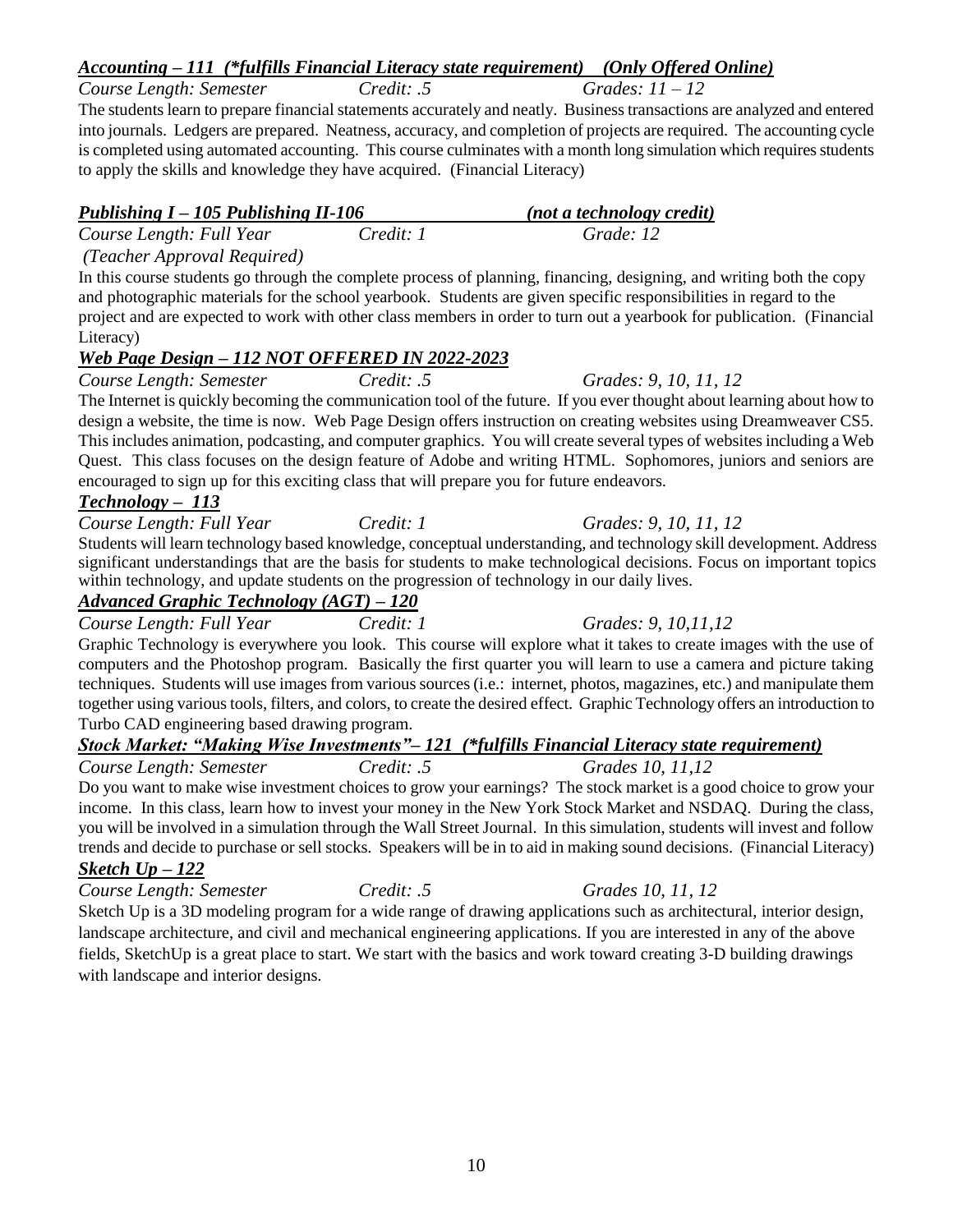*Financial Literacy -115*

*Course Length: Semester Credit: .5 Grades:9, 10, 11, 12*

This semester-long course will prepare students to understand financial literacy concepts and helps students become savvy consumers who can avoid scams. It will prepare students to make sound financial decisions, provides an overview of different types of insurance and how they protect individuals, explains how to create budgets and plan for unexpected expenses and provides and introduction to investing. (Financial Literacy is REQUIRED for all students starting with the graduating class of 2026)

# **ENGLISH**

*Four credits of English are required for high school graduation. To earn these credits, students are required to take English 9, English 10, English 11, and English 12. Also, COM 121S taken as a college course through Edison does count as an English credit. In each of these classes, students purchase various paperbacks, vocabulary workbooks, and other materials as required by the teacher. None of the English electives can be substituted for the required four credits of English.* 

### *English 9 – 141*

*Course Length: Full Year Credit: 1 Grade: 9*

*Prerequisite: Successful completion of 8th grade*

English 9 is a required course for high school freshmen. The class consists of the evaluation of short stories, poetry, novels, Shakespearean drama, some non-fiction, and vocabulary. Students will work on writing and speaking skills to help them communicate effectively. The course is designed to improve students' reading, writing, listening, and viewing, visually representing and speaking skills.

# *English 10 - 142*

*Course Length: Full Year Credit: 1 Grade: 10* English 10 is a required course for high school sophomores. The class consists of the evaluation of short stories, poetry, novels, Shakespearean drama, some non-fiction, and vocabulary. The course is designed to help students develop their abilities in reading comprehensively and writing effectively. Emphasis is on world literature.

#### *English 11 - 143*

*Course Length: Full Year Credit: 1 Grade: 11* English 11 helps fulfill the English requirement for graduation. In English 11, the works of American authors from the late 17<sup>th</sup> century to the present are studied. Emphasis is placed upon reading reflectively, writing effectively, speaking clearly and thinking critically. Students are expected to complete a research paper.

### *College Prep English 12 – 144*

*Course Length: Full Year Credit: 1 Grade: 12* English 12 helps fulfill the English requirement for graduation. Students read a variety of classical and contemporary literature with an emphasis on British literature. In addition, students engage in various types of analytical writing and maintain a portfolio. English 12 students learn to appreciate the reading/writing/thinking connection and enhance their knowledge of the body of literature that has shaped our society. Students are required to purchase several paperbacks including a vocabulary workbook.

# *Advanced English 12 – 145( Advanced English is offered as a CCP course through Indiana University.)*

*Course Length: Full Year Credit: 2 (1 for W131; 1 for L202) Grade: 12 W131= minimum GPA of 3.0 and approval from the English Department* 

*L202= Successful completion (C- or higher) of IU English W131 or other successful fulfillment of firstyear composition requirement. If not qualifying for W131, L202, course is 1 credit.*

This is a College English course that offers instruction and practice in the critical reading and writing skills required for college-level work, with an emphasis on written assignments that call for summary, critique, analysis, and arguments based on sources. The purpose of this course is to prepare students for the rigor of writing throughout college. The focus is on scholarly investigation of sources, critical thinking and reading, learning how to recognize and utilize specific writing strategies, skills and fluency. If you want to challenge yourself and engage in thoughtful reading, research and discussion, this course is for you.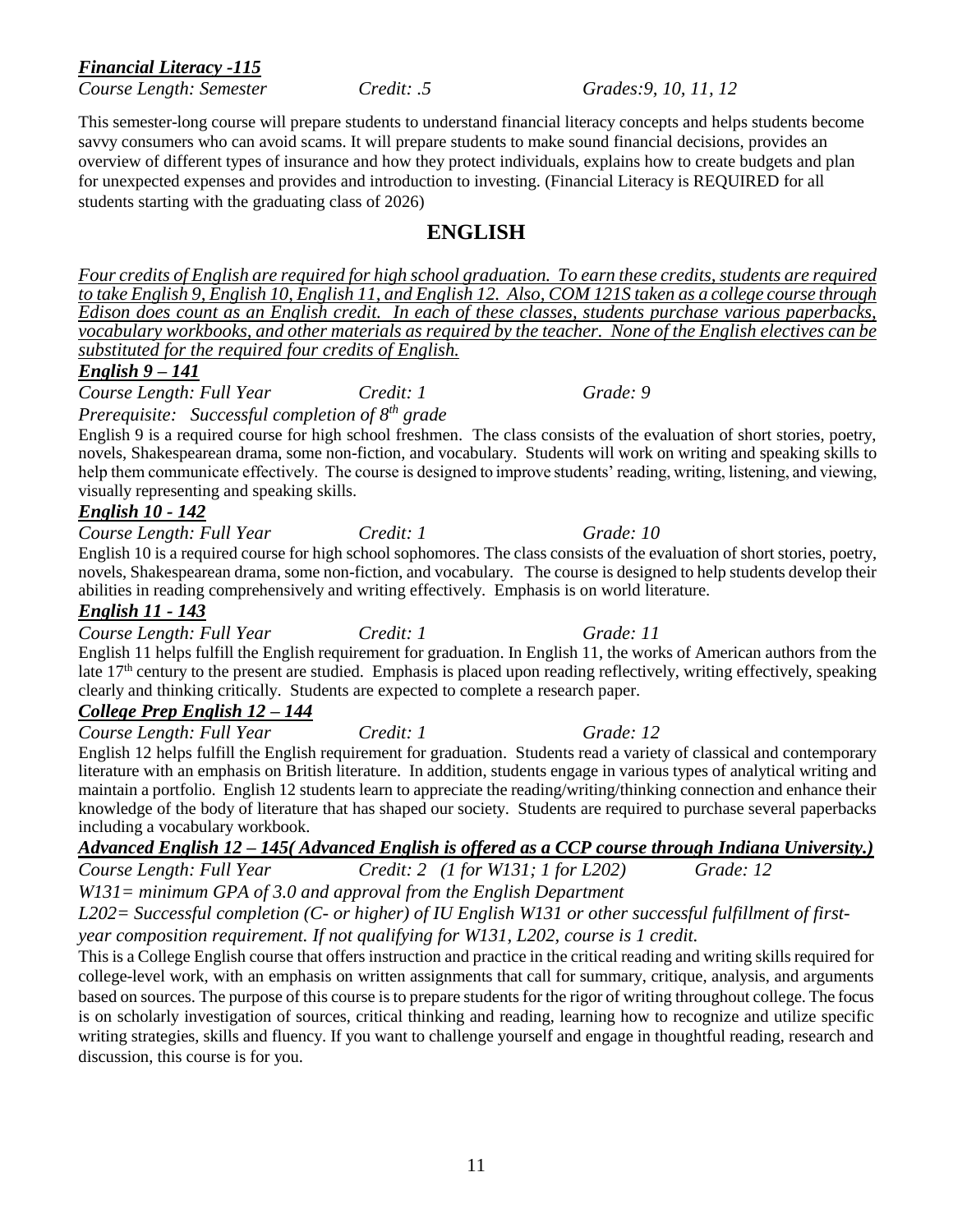*Senior Seminar -168 (Not an English Credit)*

*Course Length: Full Year Credit: .6 Grade: 12* "Skills beyond High School" Are you ready to go to college? Are you ready to survive on your own? This course will provide you with opportunity to explore what it takes to get into college, how to be successful after high school, and what it takes to be independent. This course will involve applying for college, scholarship search and applications, ACT prep, portfolios for college, career research, resumes, interviewing and other life skills necessary for life after high school.

# *Communications-140 (Edison COM 121S) COM 121S is an English credit.*

*Course Length: Semester Credit: .5/1 CCP Grades 9, 10, 11, 12* Introduction to principles of communication, particularly oral communication. Activities will involve sending and receiving of verbal and non -verbal messages in all contexts, with an emphasis on presentational speaking skills. The course will also have a focus of communicating with technology. **Communications is a Credit Plus class offered here at Newton High School through Edison Community College. Students must enroll in ECC by receiving a qualifying score on the Accuplacer test given by ECC. The course can be taken for 3 hours college credit or can be a high school credit only.)**

### *Creative Writing-146 ( Elective, not English credit for graduation)*

*Course Length: Semester Credit: .5 Grades 9, 10, 11, 12* This course is designed for the student who wants to explore the writing genres further. Students will develop writing skills beyond standard essays and allow students to expand their writing to different genres such as poetry, memoir, narrative, and many more. Class assignments are diverse and primarily writing heavy, but will involve some reading as well. This class is for students who have a passion for writing or would like to become stronger writers overall.

### *Career Exploration-147*

#### *Course Length: Semester Credit: .5 Grades 9, 10, 11, 12*

A variety of career paths will be presented and explored so that students can identify the options available to them. Students will complete self-assessments in the areas of interests, skills and personality, matching them to a variety of careers to explore more specifically in regards to their future. Students will engage in numerous different selfreflection activities to drive their research and preparation for their future endeavors. Students will apply information learned through class to decide on future class and educational choices before graduation. The class will demonstrate how academic achievement and goal setting influences personal and career growth. Students will develop essential interpersonal skills: communication, stress and time management, conflict resolution techniques and social skills that lead to effective school, career and family relationships and healthy, caring, responsible citizens.

### *Literature through Film- 139 (Elective, not English credit for graduation)*

*Course Length: Semester Credit: .5 Grades 10, 11, 12* This course will study both film and literature to better understand the craft of story-telling. The class will be made up of a variety of assignments based on reading text and viewing the film counterparts, but will be primarily discussion based in order to comprehend different interpretations and analysis. Students will be introduced to the basics of film and how it is created and interpreted from text. This course will discuss how literary elements of text are transformed using film elements to create visual stories. Students will be taught how to analyze film in similar ways to analyzing text.

#### *Introduction to Literature-138 (Edison ENG 123S) Sports Literature-149 (Elective, not English credit for graduation)*

*Course Length: Semester Credit: .5/1 CCP Grades: 10, 11, 12*  This course will survey a variety of writings about sports including novels, short stories, and non-fiction. Students will explore literature and various media outlets, including sports reporting and play-by-play announcing. Students will learn to respond through class discussions and assigned writings and activities. . **Introduction to Literature (Sports Literature) is a College Credit Plus class offered here at Newton High School through Edison Community College. Students must enroll in ECC by receiving a qualifying score on the Accuplacer test given by ECC. The course does not have to be taken for 3 hours college credit or can be a high school credit only.)**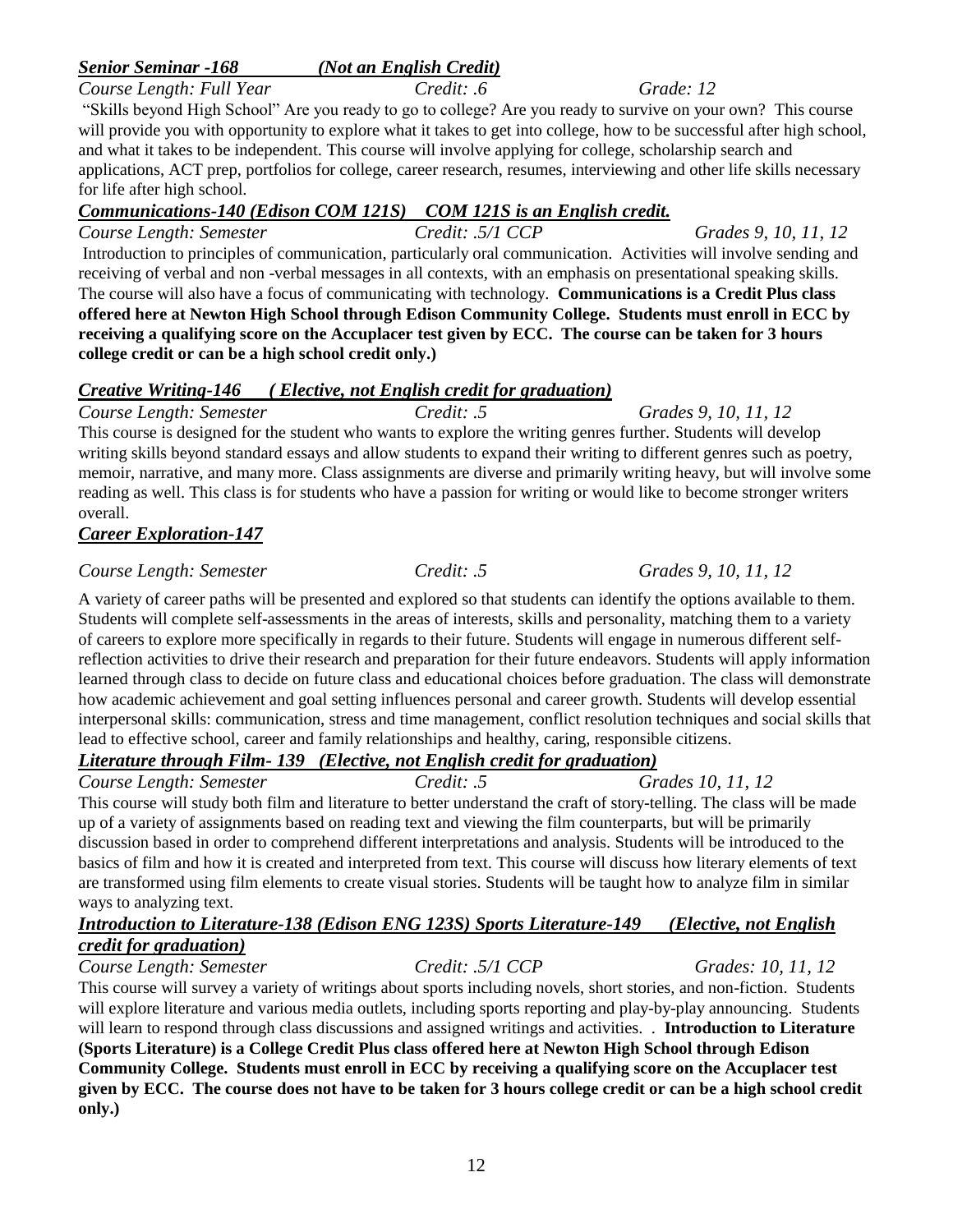#### *News Writing I- 148 ; News Writing II- 149 ( Elective, not English credit for graduation) Course Length: Year Credit: 1 Grades: 11, 12*

*(Teacher approval required)*

News Writing I concentrates on the fundamentals of news gathering and news writing, through instruction and practice. Students will be the staff of Smoke Signals, the Newton High School newsletter, and be required to do the announcements in the morning. *(Pre-requisite for News Writing II: News Writing I)*

# *ACT Prep-136 (Only Offered Online)*

*Course Length: Semester Credit: .5 Grades: 10, 11, 12* After this course, you will have all the information you need to register, study for, and hopefully do well on the ACT.Understand the purpose of the ACT and how to register. Describe the testing process.Outline strategies for preparing for the test.Make a personal best plan for the days leading up to the exam

### **SPANISH**

*Spanish I - 151 Course Length: Full Year Credit: 1 Grade: 9, 10,11,12*

*Prerequisite: A or B in English 8 and English 8 Teacher Approval*

This is an introductory course to the Spanish language. The goals of this course are to promote the students' ability to communicate in Spanish and to acquire a foundation in grammar and vocabulary at the beginning level. The Spanish students will develop an awareness of the range of cultural and geographical diversity in the Spanish-speaking world. Throughout the course, the students will practice brief conversations, listening comprehension, reading, and writing. They will do a variety of projects, including skits, oral presentations, written projects, as well as daily written assignments essential for acquisition of a foreign language.

### *Spanish II - 152*

*Course Length: Full Year Credit: 1 Grade:10, 11,- 12*

*Prerequisite: Spanish I (minimum of C average); Teacher Approval Required*

In Spanish II the students will further develop their skills in basic Spanish. The communicative/interactive model introduced in Spanish I progressively demands more oral and written complexity and accuracy in Spanish II. Students expand their range of vocabulary and grammatical proficiency through focused exercises and communication activities including dialogs, presentations and informal conversations. The students will use wide ranges of authentic documents to practice reading skills, and real-life contexts for oral and written communication. Students will do daily written assignments essential for acquisition of a foreign language, as well as oral and written projects.

#### *Spanish III - 153*

*Course Length: Full Year Credit: 1 Grade: 10, 11, 12 Prerequisite: Spanish II (minimum C average); Teacher Approval Required*

The goal of Spanish 3 is for the students to be able to engage in extended conversation at varying levels of complexity. They will be expected communicate mostly in Spanish in the classroom. They continue to expand the range of their vocabulary and grammatical proficiency through focused exercises, communication activities, and oral and written presentations. They will also practice reading, writing, and listening comprehension. The students will develop further understanding of Hispanic cultural, historical and geographical topics, through written material in Spanish. They will further develop their reading proficiency by reading Spanish periodicals, poetry, and stories. **(Spanish III is a College Credit Plus class offered here at Newton High School through Edison Community College. Students must enroll in ECC by receiving a qualifying score on the Accuplacer test given by ECC. The course does not have to be taken for college credit and can be a high school credit only. Students receive 3 credit hours in Spanish II for Edison CC.)**

# *Spanish IV - 154*

*Course Length: Full Year Credit: 1 Grade: 12*

*Prerequisite: Spanish III (minimum C average); Teacher Approval Required*

Spanish IV is intended for students interested in an in-depth language experience. The course continues where Spanish III left off, beyond the intermediate level. The students will only communicate in Spanish in the classroom, except on topics of grammar and vocabulary lessons, or how to do a specific assignment. The students will demonstrate proficiency in maintaining extended conversations on a wide variety of topics. They will read articles and stories. They will tell stories, recite poetry, write compositions, research for and make presentations in Spanish. They will read about and discuss a wide variety of topics in Spanish.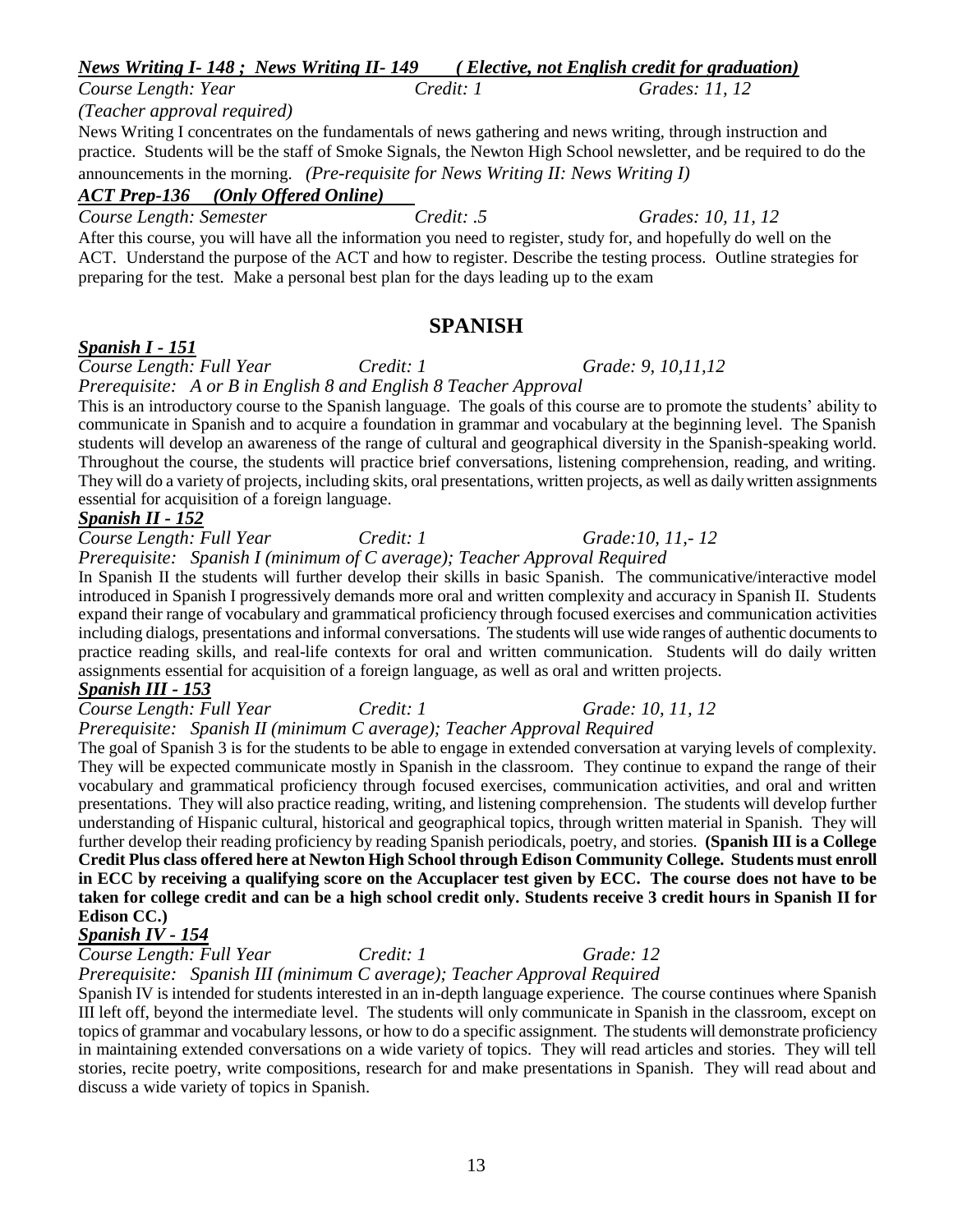### *World Cultures-155*

# *Course Length: Full Year Credit: 1 Grade: 11, 12*

World Cultures seeks to provide an appreciation, understanding, and tolerance toward other people through a study of cultures of the world. Students will gain an understanding and appreciation of different cultures and histories from around the world in a fun and informative manner.This course will focus on what makes these cultures unique and how different cultures interact. To do this, we will focus on various geographical and societal regions/groups, identifying how physical features and climate affect people and explore why human beings cluster in specific regions. There will be a strong emphasis on learning country locations and development of map skills throughout the semester/year*.*

#### **MATHEMATICS**

| <u> Algebra I - 180</u>                           |                         |                                                                                                                     |
|---------------------------------------------------|-------------------------|---------------------------------------------------------------------------------------------------------------------|
| Course Length: Full Year                          | Credit: 1               | Grade: 9                                                                                                            |
|                                                   |                         | Algebra I is a beginning course in abstract mathematics. The course will deal with the following areas:             |
| 1. Positive and negative numbers                  |                         | 5. Factoring polynomials                                                                                            |
| 2. Equations and inequalities                     |                         | 6. Graphing                                                                                                         |
| 3. Problem solving - using equations and formulas |                         | 7. Relations & functions                                                                                            |
| 4. Operations with polynomials                    |                         |                                                                                                                     |
| A scientific calculator is required.              |                         |                                                                                                                     |
| <b>Geometry - 181</b>                             |                         |                                                                                                                     |
| Course Length: Full Year                          | Credit: 1               | Grade: 9, 10, 11                                                                                                    |
| Prerequisite: Algebra I                           |                         |                                                                                                                     |
|                                                   |                         | Geometry is a developmental course that builds upon previously obtained mathematical knowledge. The following areas |
| will be covered:                                  |                         |                                                                                                                     |
| 1. Angles                                         | 4. Polygons             | 7. Circles                                                                                                          |
| 2. Triangles                                      | 5. Areas and Volumes    | 8. Constructions                                                                                                    |
| 3. Proofs                                         | 6. Ratio and proportion | 9. Coordinate Geometry                                                                                              |
|                                                   |                         | Students are required to have a compass, a straightedge, and scientific calculator. Geometry is required for        |
| graduation.                                       |                         |                                                                                                                     |
| Algebra II – 182 College Algebra-182A             |                         |                                                                                                                     |
|                                                   |                         | College Algebra is a College Credit Plus class offered here at Newton High School through Edison Community          |
|                                                   |                         | College. Students can receive 3 credit hours at Edison CC for College Algebra. Students must enroll in ECC by       |
|                                                   |                         | receiving a qualifying score on the Accuplacer test given by ECC. The course can be taken for high school credit    |

*only.)*

*Course Length: Full Year Credit: 1 Grade: 10, 11, 12*

*Prerequisite: Geometry*

*Students must pass Algebra II or equivalent for graduation.* Algebra II is a continuation of Algebra I. Areas of study to be covered include:

1. Organization and operation of rational and irrational numbers

2. Operations of polynomials

- 3. Solutions of equations and inequalities in one, two, and three variables of the first degree
- 4. Solutions of equations in two variables of the second degree
- 5. Methods of proof involving mathematical quantities

A graphing calculator is required for this course.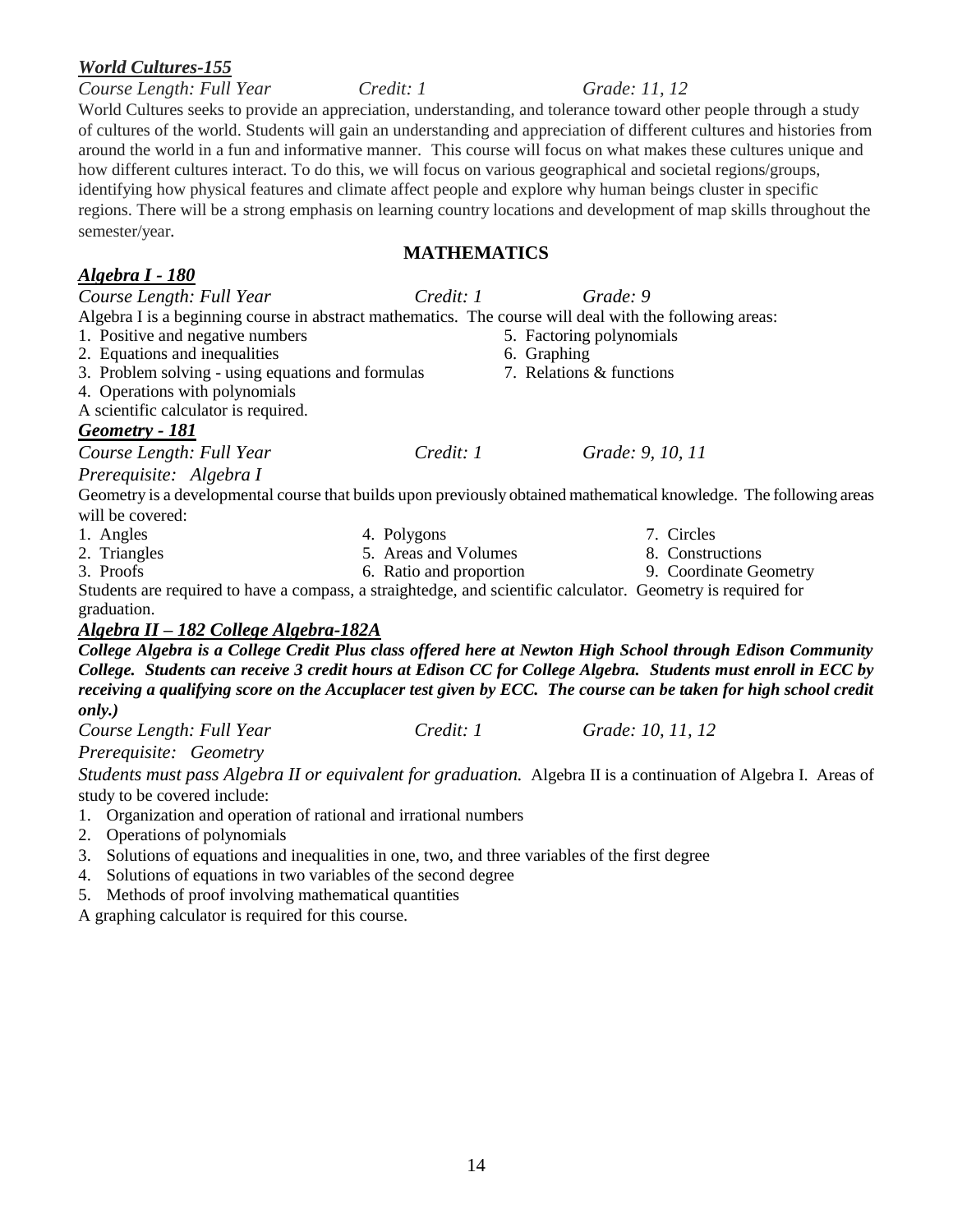# *Algebra III/Trig – 183*

*Course Length: Full Year Credit: 1 Grade: 11 - 12 Prerequisite: Algebra II or Teacher Recommendation*

Students going to college and study in nursing, elementary education, or any other degree that does not require calculus should take this course. Areas of study include:

- 1. Functions 7. Exponential functions
- 
- 
- 
- 5. Solving triangle functions and infinite
- 

A graphing calculator is required for this course.

# *Pre-Calculus – 184*

*Course Length: Full Year Credit: 1 Grade: 11 - 12*

# *Prerequisite: Algebra II (minimum C average) or Teacher Recommendation*

Students planning to go to college and study in the areas of business, engineering or one of the sciences are encouraged to take this course. Also, any student interested in machine trades or electrical trade school could benefit by having this course. Areas of study will include:

- 1. Number systems, including real and complex numbers
- 2. Functions, including trig functions
- 3. Graphing trig and modified trig functions
- 4. Solving triangle functions
- 5. Vectors and vector operations
- 6. Proof using mathematical induction

A graphing calculator is required for this course.

# *Calculus - 185*

*Course Length: Full Year Credit: 1 Grade: 12*

*Prerequisite: Pre-Calculus or Teacher Recommendation*

The purpose of this course is to enable students to appreciate the beauty of Calculus and to provide a strong foundation that will give them the tools to succeed in future mathematics courses. The course emphasizes a multi-representational approach to calculus, with concepts, results, and problems being expressed geometrically, numerically, analytically, and verbally. A graphing calculator is required for this course.

# *Statistics – 186*

*Course Length: Full Year Credit: 1 Grade: 12*

*Prerequisite: Algebra II (minimum C average) or Teacher Recommendation*

This course will teach students how to organize, analyze and draw conclusions from data. Probability as well as statistical characteristics of data will be discussed. Many real-life applications will be examined by discussing activities based upon realistic data sets. This course will place strong emphasis on conceptual understanding and is intended to help students apply a broad sense of statistical techniques. A graphing calculator is required for this course.

# *Consumer Math – 179 (\*fulfills Financial Literacy state requirement)*

*Course Length: Full Year Credit: 1 Grades: 12* 

# *Prerequisite: Passing Grade in Algebra II*

This course will inform students how individual choices directly influence occupational goals and future earnings potential. Real world topics covered will include income, money management, spending and credit, as well as saving and investing. Students will design personal and household budgets utilizing checking and saving accounts, gain knowledge in finance, debt and credit management, and evaluate and understand insurance and taxes. This course will provide a foundational understanding for making informed personal financial decisions leading to financial independence. This course will count as a math credit. Consumer Math is not an elective for Honors Diploma.

- 2. Systems of equations 2. Systems of equations 3. Permutations and combinations
- 3. Matrices 9. Logarithmic functions
- 4. Probability 10. Sequences, including arithmetic, geometric
- 6. Conics 11. Series, including arithmetic, geometric and **Infinites**

- 7. Proving trig identities
- 8. Polar coordinates
- 9. Sequences and series
- 10. Limits
- 11. Exponential functions
- 12. Logarithmic functions
- 13. Derivatives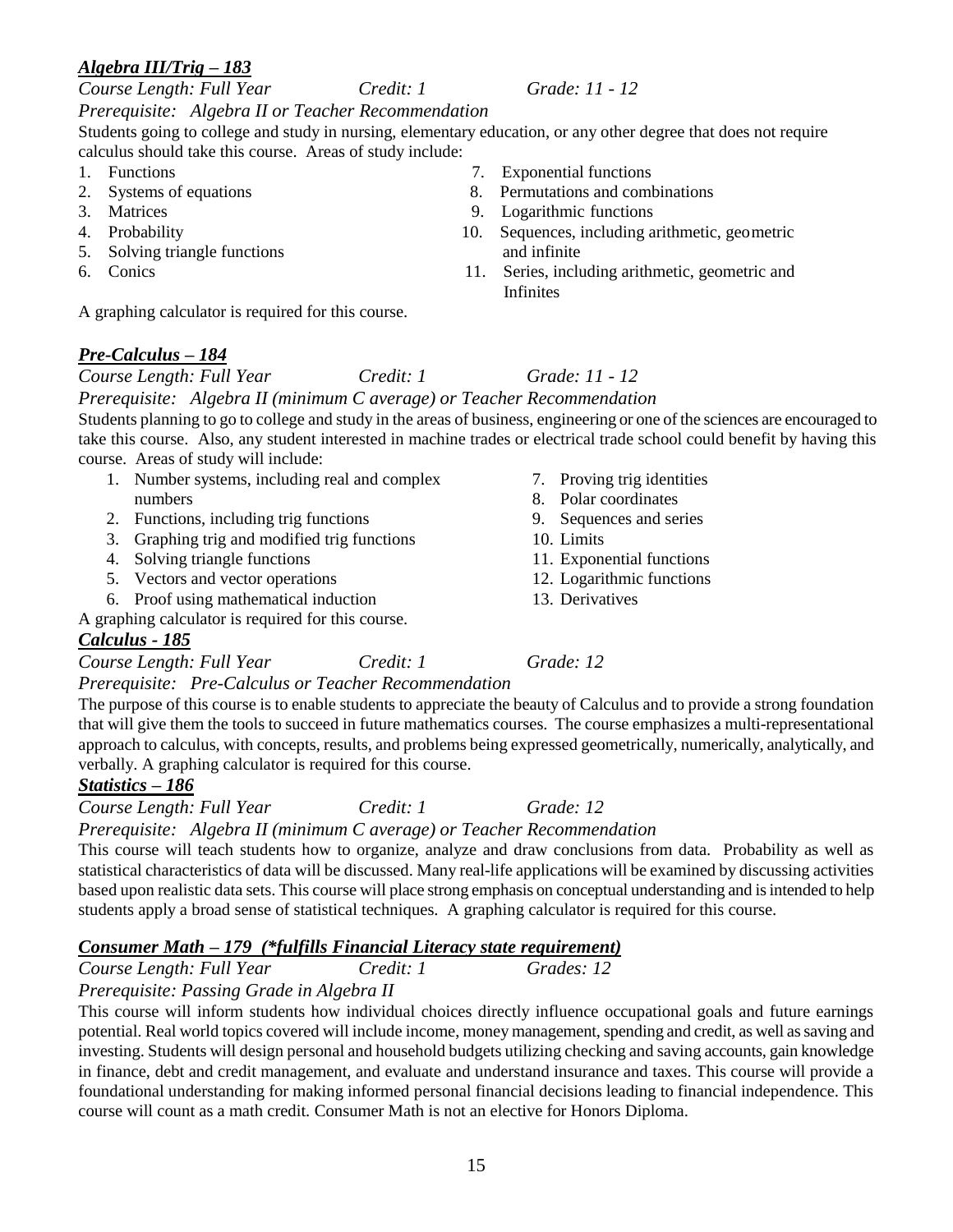# **MUSIC**

# *Band – Marching/Concert - 190*

# *Course Length: Full Year Credit: 1 Grade: 9, 10, 11, 12*

*Prerequisite: Successful Junior High Band experience and/or audition from the director*

The Newton High School Band is open to instrumentalists in grades 9-12. The band season begins in July or August with two weeks of band camp, which are held at Newton. There are many performances in the fall of the year ranging from marching band competitions and parades to guest performances at football games. In late October or early November the band begins concert season where music fundamentals are stressed such as: performing with good pitch and intonation, musical style, phrasing and balance and blend. During February, students are encouraged to attend solo & ensemble contest. In late winter and spring the band prepares extensive concert literature for OMEA district and state band and choir contest. Each student who participates in this musical organization is expected to perform their part accurately at a very high level. Commitment and dedication to excellence is not only stressed at the individual level but at the group level as well. The organization as a whole will perform at a very high level so that students can be proud of their achievements and convey this pride in performances. Before and after school practices and performances (including some weekends) are a course requirement.

# *High School Choir - 192*

*Course Length: Full Year Credit: .5 Grade: 9, 10, 11, 12*

High School Choir is open to all students, grades 9-12. Choir is a performance-based course that explores choral music from a wide variety of cultures and time periods through study and performance. The core curriculum emphasizes the basics of vocal technique, sight-reading, and music theory. This ensemble performs in both school and non-school functions such as concerts, community events, and OMEA contests. Before and after school practices and performances (including some weekends) are a course requirement. Choir meets second half of lunch period.

# *Marching Band Color Guard - 191*

*Course Length: First Quarter Credit: .125 Grade: 9, 10, 11, 12*

Those students interested in participating in the Newton High School Color Guard will only be accepted by audition, usually held in the spring. The guard is responsible to attend all rehearsals with the marching band and any extra practices held for the color guard. Morning practices, band camp, all performances with marching band, guard camp (when held) are all required to be a member of the color guard. Performances are usually on weekends and extra school practices are held before and sometimes after school. This course is offered only during the first quarter grading period. *Instructional Music Studies – 188*

| AIVOVI WYDVYD IVWY AIAVYDVY IJYWYWYYD        |           |                      |
|----------------------------------------------|-----------|----------------------|
| Course Length: Full Year                     | Credit: 1 | Grades 9, 10, 11, 12 |
| Prerequisite: Concurrent enrollment in band. |           |                      |

# *Jazz Band-195*

*Course Length: Full Year Credit: 1 Grades 9, 10, 11, 12*

Jazz band is a supplementary class for students also enrolled in High School Band. Jazz Band is an instrumental course designed to study and perform styles of music native to America by studying works by some of the most celebrated jazz musicians and composers. A unit on improvisation and jazz history will also be included. Due to the difficulty of the music and the demands on the performer, this class should be considered as an advanced ensemble. The ability to read music is considered essential to this class.

# *"Newton Notables" Show Choir-196*

# *Course Length: Full Year Credit: 1 Grades 9, 10, 11,12*

"Notables" is a performance-based course where students learn to prepare and perform popular music. Students learn choreography (movement) to songs, text interpretation, facial and body expression, and additional performance skills. This show choir performs in both school and non-school functions such as concerts, community events, and OMEA contests. Before and after school practices and performances (including some weekends) are a course requirement. Members of this ensemble are required to be enrolled in High School Choir.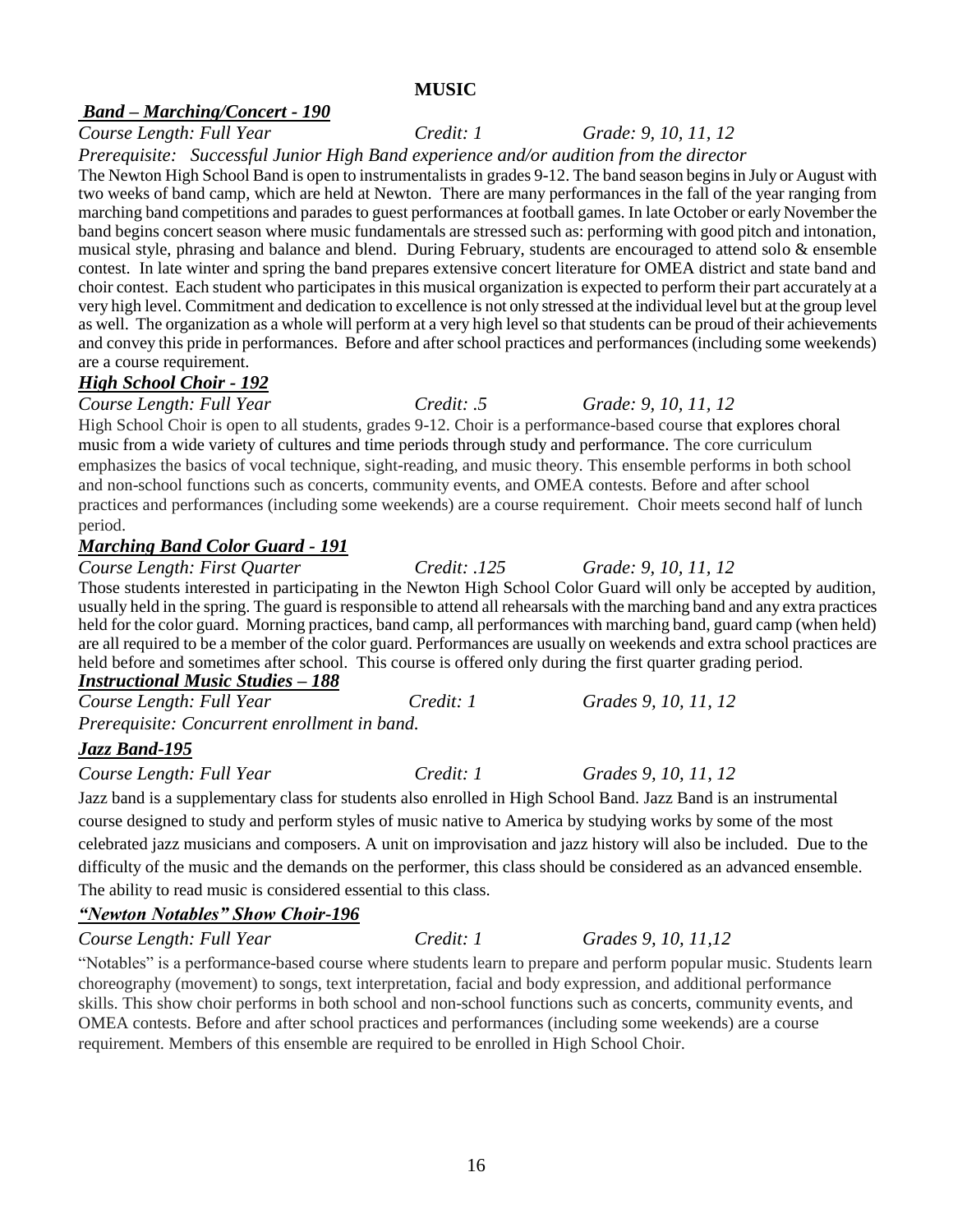# **PHYSICAL EDUCATION & HEALTH**

# *Course Length: Semester Credit: .25 Grade: 9*

#### Physical Education I is a required course for all freshmen. Freshman P. E. will cover the following areas: 5. Fitness 9. Soccer

6. Football 7. Golf 8. Mat ball

- 1. Badminton
- 2. Basketball
- 3. Bowling
- 4. Decathlon (Tr. & Field)

# *Physical Education II - 202*

*Physical Education I - 201*

### *Course Length: Semester Credit: .25 Grade: 10*

This course will emphasize physical fitness and strength development. Team and individual sports are covered as well as recreational games. The Presidential Fitness Test will be administered.

Physical Education II is a required course for all sophomores. The following areas will be covered: 5. Corn hole 9. Softball

> 6. Fitness 7. Football 8. Golf

- 1. Adventure Ed.
- 2. Badminton
- 3. Basketball
- 4. Bowling

#### *Health - 205*

*Course Length: Semester Credit: .5 Grade: 9*

- 1. Mental/Emotional Health
- 2. Nutrition
- 3. Physical Fitness
- 4. Infectious Disease/STI's
- 5. Chronic Disease & Disability
- 6. Environmental Health

**\*\* Physical Education Credit: A student is exempt from taking Physical Education as a graduation requirement under the following conditions: During High School, a student who participates in interscholastic athletics, marching band, or cheerleading for at least two (2) full seasons is exempt from Physical Education. A Physical Education waiver will be given and no high school credit** 

#### **SCIENCE**

6. Acids

7. Bases & Salts 8. Motion 9. Forces

### *Introductory Physical Science – 210*

*Course Length: Full Year Credit: 1 Grade: 9*

Physical Science (I.P.S.) is required for all freshmen. This course explores the introductory level of topics normally found in high school chemistry and physics. Areas covered will prepare students for passage of the Ohio Graduation Test. Students will experience lab work, demonstrations and experimentation that are coordinated with a normal classroom delivery of lessons. Topics covered in this course include:

- 1. Matter
- 2. States of Matter
- 3. Atomic Structure
- 4. The Periodic Table
- 5. Chemical Reactions

# *Biology – 211 Edison Biology BIO 121 S*

#### *Course Length: Full Year Credit: 1 Grade: 10*

Biology is required for all sophomores. This course will provide students with a solid background in the area of life science. Students will experience investigations and lab activities that enhance their learning of the subject material. Areas covered will prepare students for passage of the Ohio Graduation Test. Topics covered in this course include:

- 1. Classification
- 2. Collection of Specimens & Preserving them
- 3. Plants
- 4. Cells and their Structure
- 5. Photosynthesis

#### 6. Respiration

- 7. Ecology
- 8. Genetics
- 9. Animal Classification
- 10. Work & Energy
- 11. Heat & Temperature
- 12. Waves
- 13. Sound & Light

10. Soccer

11. Ultimate Frisbee 12. Volleyball

10. Softball 11. Volleyball 12. Weight Training

- Health is a required freshman course. The following topics will be studied during the semester: 7. Family & Peer Relationships
	-
	- 8. Personal Care & Injury Prevention
	- 9. Public Health & the Health Care System
	- 10. Adulthood: Living a Responsible Lifestyle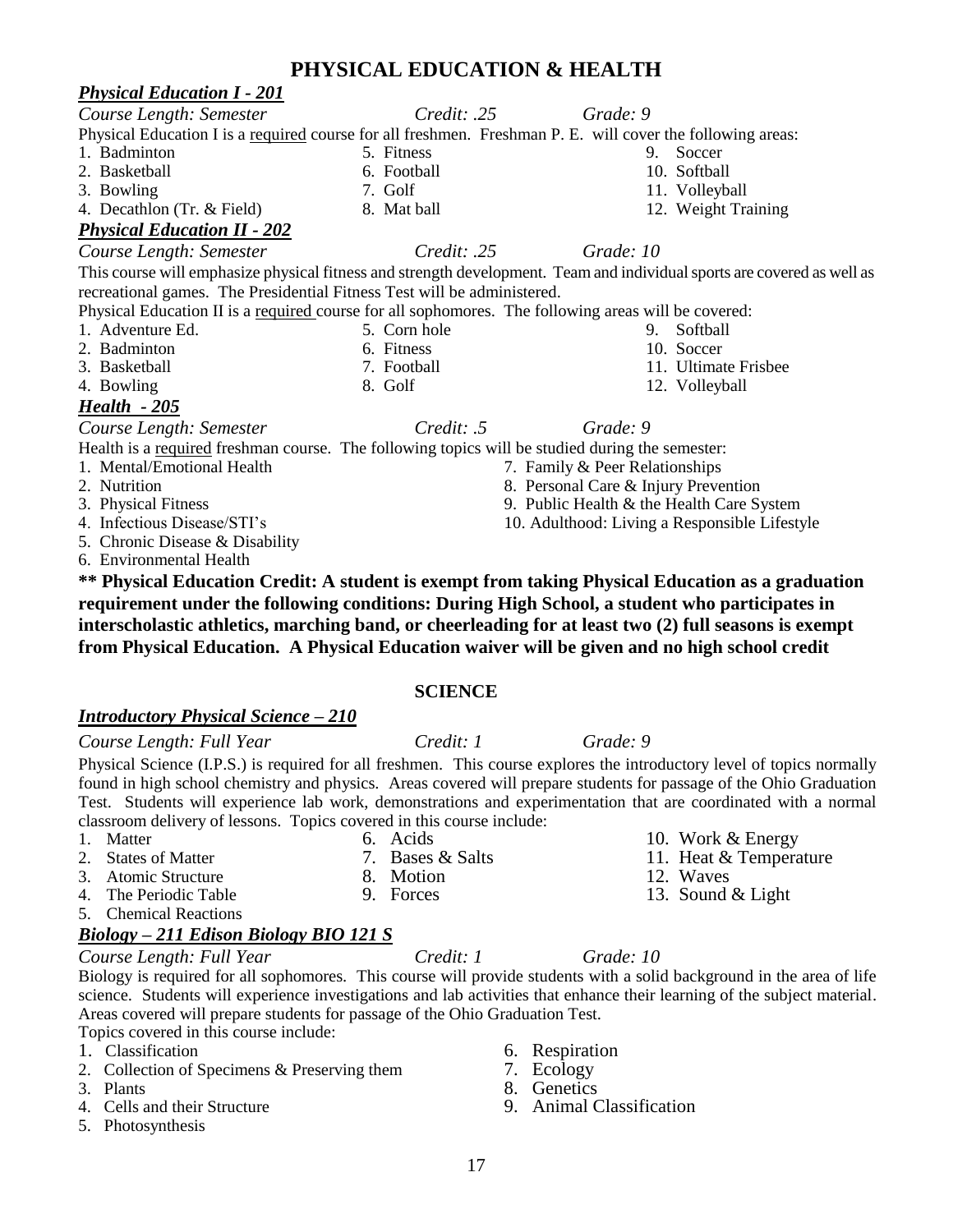*(Biology 121S is a Credit Plus class offered here at Newton High School through Edison Community College. Students must enroll in ECC by receiving a qualifying score on the Accuplacer test given by ECC. Biology can be taken for high school credit only or for dual credit for Edison in which students receive 4 credit hours.)*

#### *Chemistry – 212: Indiana University East C101/C121)*

*Course Length: Full Year Credit: 1 Grade: 11*

Description: This course is eligible for dual-enrollment credit\* through Indiana University. (3 credit hours course/2 credit hours lab, C101/C121) In this course, essential principles of chemistry, atomic and molecular structure, bonding, properties and reactions of elements and compounds, stoichiometry, solutions, and acids and bases are all covered. The laboratory portion is an introduction to the techniques and reasoning of experimental chemistry and will utilize scientific probeware, computers, graphing software, and other technology. Emphasis is given to study of physical and chemical properties of inorganic compounds. The class will meet seven times per week.

\*Students must have a 2.7 cumulative GPA to receive Indiana University for 5 Hours)

*College Credit Plus: Chemistry is offered as a CCP course for students who qualify through Indiana University. The course can be taken for high school credit only.* 

#### *Physics – 213: Physics Edison: 213A*

*Course Length: Full Year Credit: 1 Grade: 12*

*Prerequisite: C or better in Algebra II and Chemistry 7 periods/week*

This course is eligible for dual-enrollment credit<sup>\*</sup> through Edison Community College (5 credit hours, 121S). It is an introductory algebra and trigonometry-based course in mechanics and thermal physics. Concepts of force, torque, energy, momentum, and equilibrium are introduced and used as a basis for solving problems, predicting the behavior of objects and systems, and explaining the ways nature works. Laboratory work will include the use of computers, scientific probeware, graphing software, and other technology. The class will meet seven times per week. \*Students must take Accuplacer and apply to Edison Community College and receive 5 credit hours.

*(Physics is a College Credit Plus class offered here at Newton High School through Edison Community College. Students must enroll in ECC by receiving a qualifying score on the Accuplacer test given by ECC. Physics is a 5 hour college credit for Edison CC or can be taken as a high school credit only.)*

#### *Programming and STEAM Drones – 215*

*Course Length: Semester Credit: .5 Grades: 10, 11, 12* This is a project-based course offered to sophomores, juniors, and seniors. Computer programming and science, technology, engineering, arts, and math go well together. With this semester course, students will learn how to code with a few programming languages, from a web-based language based on Javascript which was developed for physics students, to a proprietary language designed for drones, to the Python programming language. Throughout the course, the students will be flying a Tello drone using the programs that they write. The class will meet five times per week for one semester.

#### *Advanced Problems in Science – 216*

*Course Length: Full Year Credit: 1 Grade: 11 - 12*

*Prerequisite: Complete two science courses*

This is a project-based course offered to juniors and seniors who have completed two science courses. It uses several problem solving techniques while exploring some of the current scientific and social concerns of the day. Problem solving, computer technology, scientific instrumentation, internet, and communication skills will be developed and enriched. Topics in the course will vary with current events, but will include laboratory instrument-computer interfacing, research using the Internet, computer modeling, Junk Science analysis, classic research problem solutions, consumer science, and current research frontiers. The class will meet five times per week.

### *Anatomy and Physiology – 217*

#### *Course Length: Full Year Credit: 1 Grade: 11 - 12*

*Prerequisite: B average & above in previous science courses or Teacher Recommendation*

Anatomy & Physiology is designed for college bound students and is especially helpful for students who will pursue a career in nursing or other health care occupations. Students should have maintained a B average or above in previous science classes to assure success in this class. Many new terms are sued in this course which will make it similar to learning a new language. The class time allotted for this course is not adequate to do the extensive labs that accompany the course. We will, however, do as much lab work as time allows. Topics covered will include:

- 3. Tissue Identification and Function
- 2. Review of Cell Structure and Function

1. Review of some Basic Biochemical Concepts

- 
- 4. Skeletal System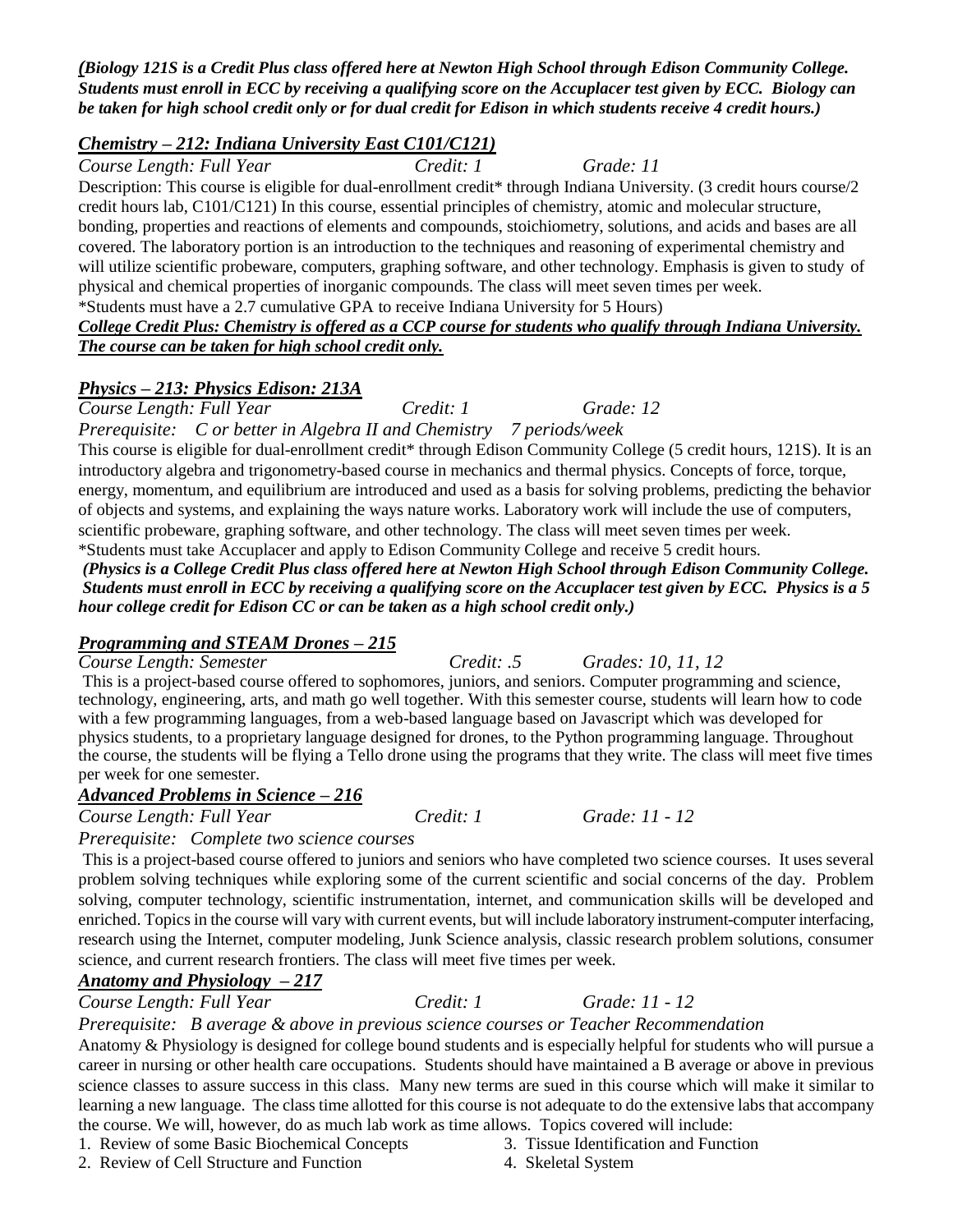19

5. Muscular System

- 6. Integumentary System
- 7. Nervous System
- 8. Cardiovascular System

# *Forensic Science-218*

*Course Length: Semester Credit: .5 Grades 11, 12*

 *Prerequisite: Biology* Forensic science is the application of basic biological, chemical and physical science principles and technological practices to the purposes of justice in the study of criminal and civil issues. This course will present the scientific principles and laboratory and field methods forensic scientists use to solve problems. Students will explore how to collect, handle, and evaluate evidence. Topics studied include crime scene analysis, chromatography, hair and fiber analysis, DNA technology and its uses, toxicology, anthropology, pathology, ballistics, fingerprints, impression evidence, questioned documents, criminalistics and career opportunities. After developing a foundation of knowledge students will take on the various roles of crime scene investigator, scientists and medical examiner in order to collect and evaluate evidence in a mock criminal investigation.

# *Robotics – 219*

# *Course Length: Semester Credit: .5 Grades: 10, 11, 12*

This is a project-based course offered to sophomores, juniors, and seniors. Engineers and scientists both use robots for a variety of tasks. During the first quarter of the course, students will program and build LEGO Mindstorms robots using the LEGO Mindstorms graphical programming software in order to solve a variety of engineering-style problems. Then during the second quarter of the course, students will use those skills along with scientific probes to build robots that will perform science experiments. The class will meet five times per week for one semester.

# *Zoology-209*

# *Course Length: Semester Credit: .5 Grades 11, 12*

*Prerequisite: A or B in Biology or Teacher Recommendation*

The zoology course will cover the science of zoology, animal architecture, taxonomy and phylogeny of animals, as well as the major phyla of invertebrates and vertebrates. The course will include lectures, labs, outside reading, presentations, and dissections. Students should have earned an A or B in biology. This course will be challenging but fun.

# *Computer Science Principles-208*

# *Course Length: Full Year Credit: 1 Grades 10, 11, 12*

Computer Science Principles is a project-based course for sophomores, juniors, and seniors. It introduces students to the foundational concepts of computer science and challenges them to explore how computing and technology can impact the world. More than a traditional introduction to programming, it is a rigorous, engaging, and approachable course that explores many of the foundational ideas of computing so all students understand how these concepts are transforming the world we live in. This course was developed by code.org to help students learn how to write code but also to learn more about the technology-filled world in which they live.

# *Computer Programming with Scratch-206*

Course Length: Semester Credit: .5 Grades: 9, 10, 11, 12 Computer Programming with Scratch is a project-based course for students of all ages. It is an introduction to computer science using the programming language Scratch, which was developed by MIT. You will develop video games, interactive stories, animations and more while learning the basics of coding. Scratch is a web-based application and accessible on Chromebooks, PCs, and laptops.

# *Environmental Science-208 (Only Offered Online)*

# *Course Length: Semester Credit: .5 Grades: 11, 12*

Environmental Science is an interdisciplinary course covering a wide variety of topics including biology, physics, geology, ecology, chemistry, geography, astronomy, meteorology, oceanography, and engineering. The course also considers ways in which human populations affect our planet and its processes. Of special emphasis is the concept of sustainability as a means of using resources in a way that ensures they will always be around us.

**Environmental Science Semester One:** Students explore the field of environmental science studies, including ecology, terrestrial biomes, and human impact on the environment.

**Environmental Science Semester Two:** Students will explore energy resources, climate change and pollution.

9. Lymphatic System 10. Respiratory System 11. Endocrine System 12. Digestive System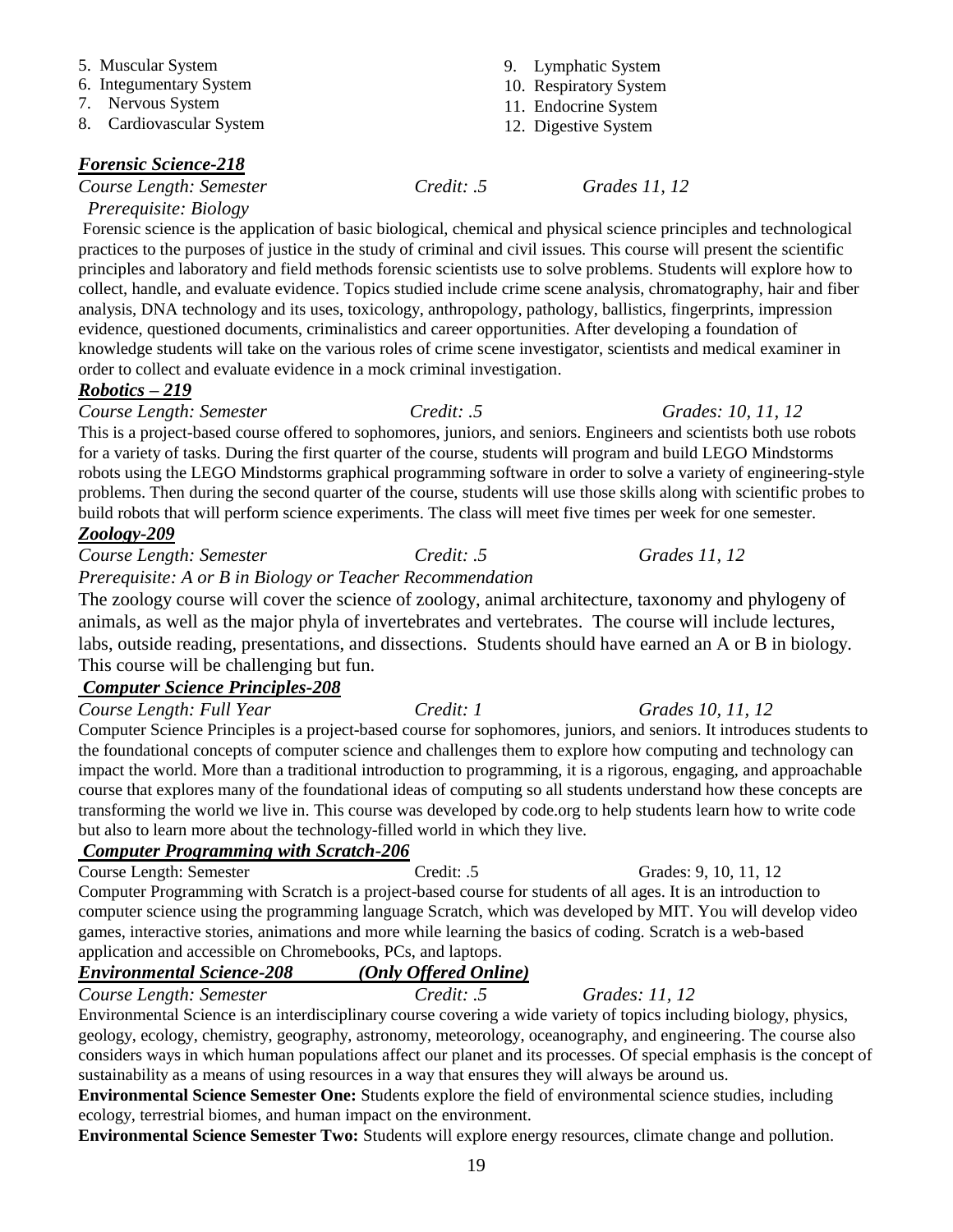# **SOCIAL STUDIES**

# *World History - 220*

*Course Length: Full Year Credit: 1 Grade: 9*

This is a required course for all freshmen. This course is a study of modern world events and their impact on western civilizations. It examines the Reformation, the Age of Discovery, the change from absolutism to democracy, the Industrial Revolution, World Wars I and II, the Cold War, and current issues. The emphasis is on European civilization, but there is also attention given to other cultures.

### *United States History - 221*

*Course Length: Full Year Credit: 1 Grade: 10*

This is a required course for sophomores. The primary objective of the study of our nation's past is to develop attitudes needed for effective citizenship in a democratic society. Since there is extensive material to cover in the course, it has been broken into small review units on the Colonial, Revolutionary War and Birth of the Nation. The following areas will be studied in detail as the core emphasis of the course: The American Civil War and Reconstruction, Industrialization, the beginnings of U. S. Imperialism, World War I, The Great Depression and the events leading up to World War II.

### *Government - 222*

*Course Length: Full Year Credit: 1 Grade: 11*

This course is required for juniors. This course serves the purpose of preparing our students to become informed citizens in our democratic society. The first unit deals with the foundations of our political system: with the examination of the Declaration of Independence, Articles of Confederation, Northwest Ordinance, Federalist Papers, and the United States Constitution. Plus, major Supreme Court Decisions will be studied for how they are related to our modern times. Next, there are in-depth studies of the legislative, executive, and judicial branches of our national government. Units on the American political process, foreign affairs, and our economic system complete the study of the federal government. Finally, we study state and local government focusing on Ohio, Miami County and Pleasant Hill. The concept of democracy and the rights and responsibilities of each citizen are stressed.

#### *Economics – 223 (\*fulfills Financial Literacy state requirement)*

*Course Length: Semester Credit: .5 Grade: 11, 12*

 The completion of this course can fulfill the Financial Literacy requirement for Ohio Core. Students acquire a working knowledge of major economic concepts, issues and systems in order to develop economic reasoning skills used to make informed choices as producers, consumers, savers, investors, workers, and citizens in an interdependent world. Students will also cover an extensive unit on Personal Finance which will serve the student in the future as he/she makes personal economic choices keeping in mind the direct consequences of those choices. They will focus on saving, investing, and how credit is earned, along with the consequences of debt. The course will give the students an opportunity to economically plan for their first 5to 10 years after high school. (Financial Literacy)

# *Psychology - 224*

*Course Length: Semester Credit: .5 Grade: 10, 11, 12*

This course is the study of human behavior. The student will discover what psychologists have learned about why people do what they do. The class examines the science of behavior in the development of the individual, perception, learning development, intelligence, emotions, personality development, levels of consciousness, and mental health disorders. The curriculum includes cooperative learning strategies, critical thinking activities, controlled experimentation, small and large group exercises and personal reflection experiences.

# *History in the 20th Century-225 Edison HST 122S*

*Course Length: Semester Credit: .5/1 CCP Grade: 9, 10, 11, 12*

This course is a study of the United States from 1900 to current day. The emphasis will be upon major political and economic developments, the historical roots of contemporary social tension, and the expanded role of the United States in world affairs. This class will be designed to add more depth when compared to the standard U.S. History curriculum due to a narrowed scope of time and topics. **History in the 20th Century is a College Credit Plus class offered here at Newton High School through Edison Community College. Students must enroll in ECC by receiving a qualifying score on the Accuplacer test given by ECC. Students can receive 3 hours credit at Edison CC or take the course as a High School Credit Only.**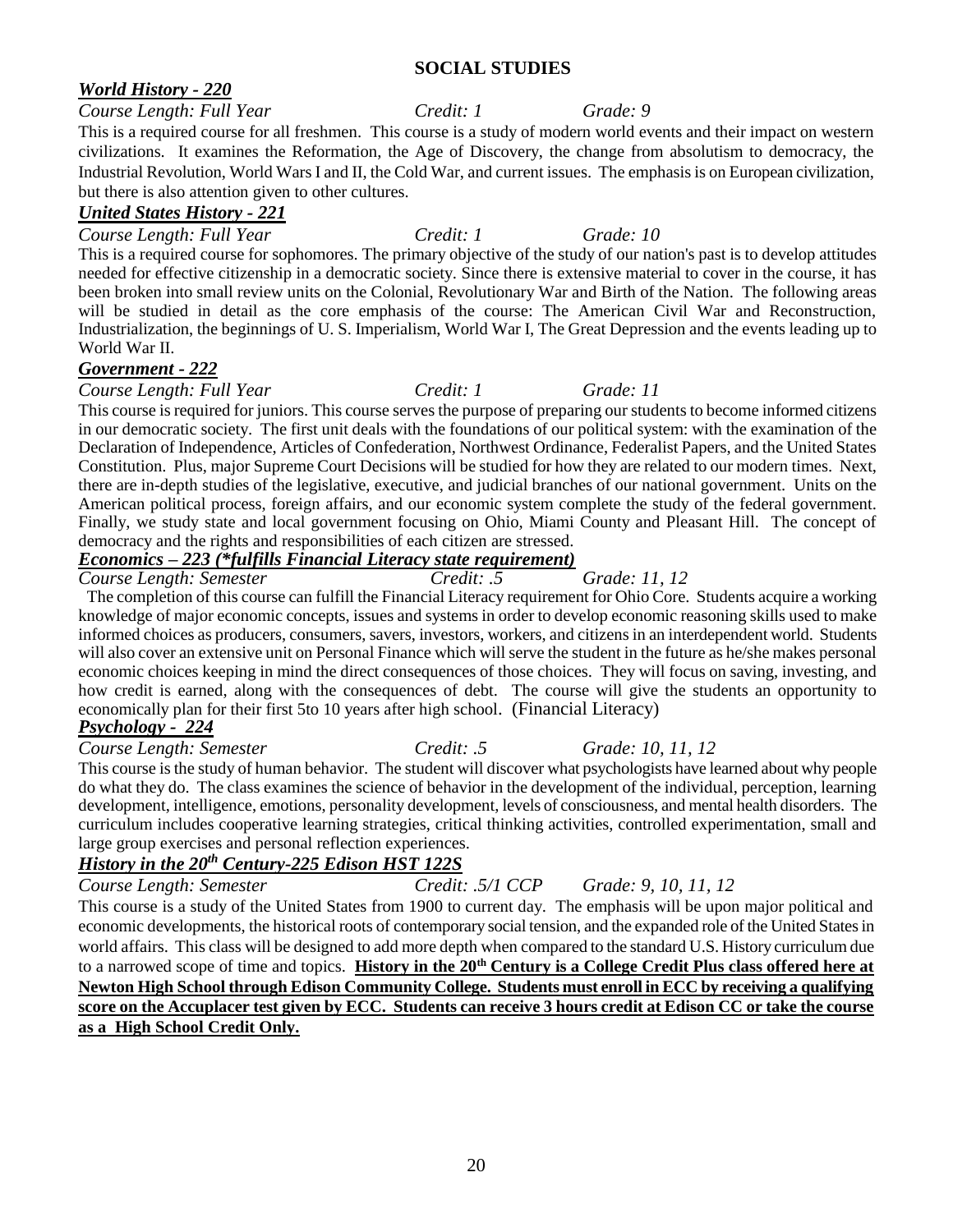### 21

# *Religion and Politics in the Modern World – 226*

# This course is designed to study and compare the major religions of the world and ultimately tie the connections between these religions through history to the modern political issues of the day. Emphasis will be on the beliefs and practices of each religion with no emphasis placed on a right or wrong way to practice.

# *Sociology – 227*

*Course Length: Semester Credit: .5 Grade: 10, 11, 12*

This course is designed to acquaint the student with society's influence on social behavior. The students will be involved in discussion of major social groups and how they interact with the rest of society. Areas to be studied include social behavior, institutional dynamics, social change, ethnicity, racial discrimination, group interaction, community organization, the nature of our population and social institutions. The student will gain a global awareness and an understanding of how behavior relates to societal attitudes and pressures.

# *Street Law – 228*

# *Course Length: Semester Credit: .5 Grade: 10, 11, 12*

This class covers criminal and juvenile justice, civil law and torts, consumer protection, family law (divorce, custody, probate), housing law, as well as basic civil liberties and lawmaking. During this course various outside resources will be used to customize the curriculum to student interests.

# *History through Film-231*

*Course Length: Semester Credit: .5 Grades 10, 11, 12*

*Prerequisite: World History and American History*

This class will incorporate film as a tool to teach significant historical events, with a focus on American History. The class will begin with the American Revolution and run through present day. The class will include in-depth research into historical events along with various projects, class discussions, and activities.

# *COURSES CANNOT BE CHANGED AFTER THE REQUEST SHEET IS RETURNED. PLEASE CONSIDER YOUR CHOICES CAREFULLY. AN ATTEMPT WILL BE MADE TO SCHEDULE ALL COURSES; HOWEVER, A COURSE CANNOT BE SCHEDULED IF THERE ARE INSUFFICIENT REQUESTS. THE ADMINISTRATION RESERVES THE RIGHT TO CANCEL A CLASS DUE TO LACK OF ENROLLMENT.*

During scheduling, seniors are given first priority, juniors second, sophomores third, and

Freshmen fourth. All late requests or request sheets returned unsigned will be considered last, regardless of the student's grade. On the scheduling sheet, students must choose alternate courses which will be used to complete a student's schedule. Administration/counselor reserve the right to change a student's schedule based on additional testing results and as grades become available. Adjustments to the student's schedule can be made to ensure the student is in correct level of class.

# **A student who does not return a request sheet will be scheduled by the counselor.**

The English, Math, Science and Social Studies departments will make recommendations for the appropriate course level that should enable students to be more successful. These recommendations should be approved by a parent/guardian. If there is a disagreement regarding the recommendation, the parent/guardian is asked to contact the teacher for a conference.

# *Course Length: Semester Credit: .5 Grade: 10, 11, 12*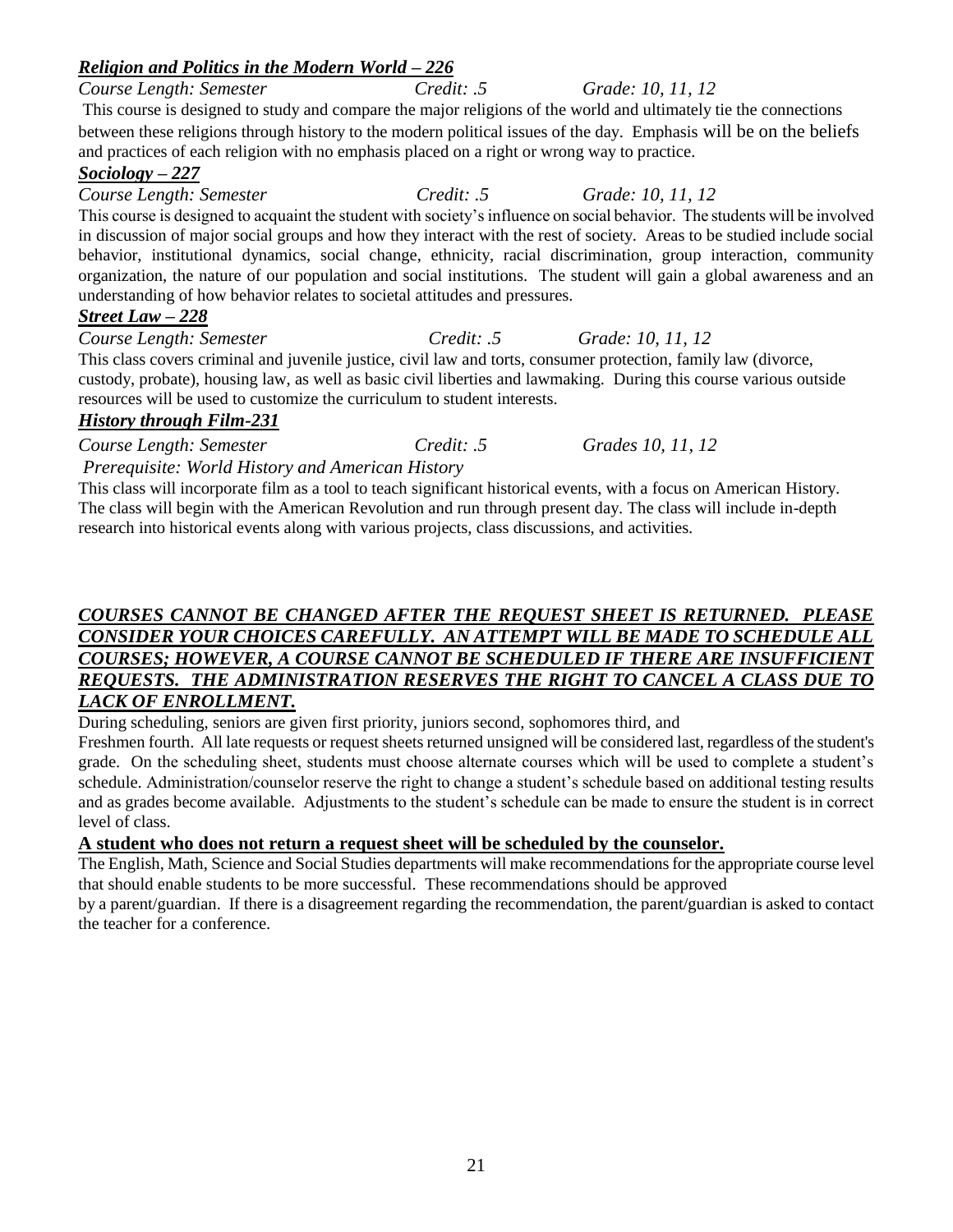# **ACADEMIC COURSE REQUIREMENTS**

| <b>NINTH GRADE</b>       |          |                                                                                                     |
|--------------------------|----------|-----------------------------------------------------------------------------------------------------|
| Phys. Ed. I              | Semester | .25 credit (See Exemption)                                                                          |
| Health                   | Semester | .5 credit                                                                                           |
| English 9                | All year | 1 credit                                                                                            |
| Math                     | All year | 1 credit                                                                                            |
| <b>IPS</b>               | All year | 1 credit                                                                                            |
| World History            | All year | 1 credit                                                                                            |
| <b>Technology Course</b> | All year | 1 credit                                                                                            |
|                          |          | Electives to fill Seven (7-8) periods. (Recommended to take Financial Literacy in $9th$ or $10th$ ) |
| <b>TENTH GRADE</b>       |          |                                                                                                     |
| Phys. Ed. II             | Semester | .25 credit (See Exemption)                                                                          |
| English 10               | All year | 1 credit                                                                                            |
| Math                     | All year | 1 credit                                                                                            |
| <b>Biology</b>           | All year | 1 credit                                                                                            |
| <b>US History</b>        | All year | 1 credit                                                                                            |
|                          |          | Electives to fill Seven (7-8) periods. (Recommended to take Financial Literacy in $9th$ or $10th$ ) |

### *ELEVENTH GRADE*

| English 11                             | All year | 1 credit |
|----------------------------------------|----------|----------|
| Math                                   | All year | 1 credit |
| Chemistry                              | All year | 1 credit |
| Government                             | All year | 1 credit |
| Electives to fill Seven (7-8) periods. |          |          |
| <b>TWELFTH GRADE</b>                   |          |          |
| CP English 12/Adv Eng 12               | All year | 1 credit |
| Math                                   | All year | 1 credit |
| Electives to fill Seven (7-8) periods. |          |          |
|                                        |          |          |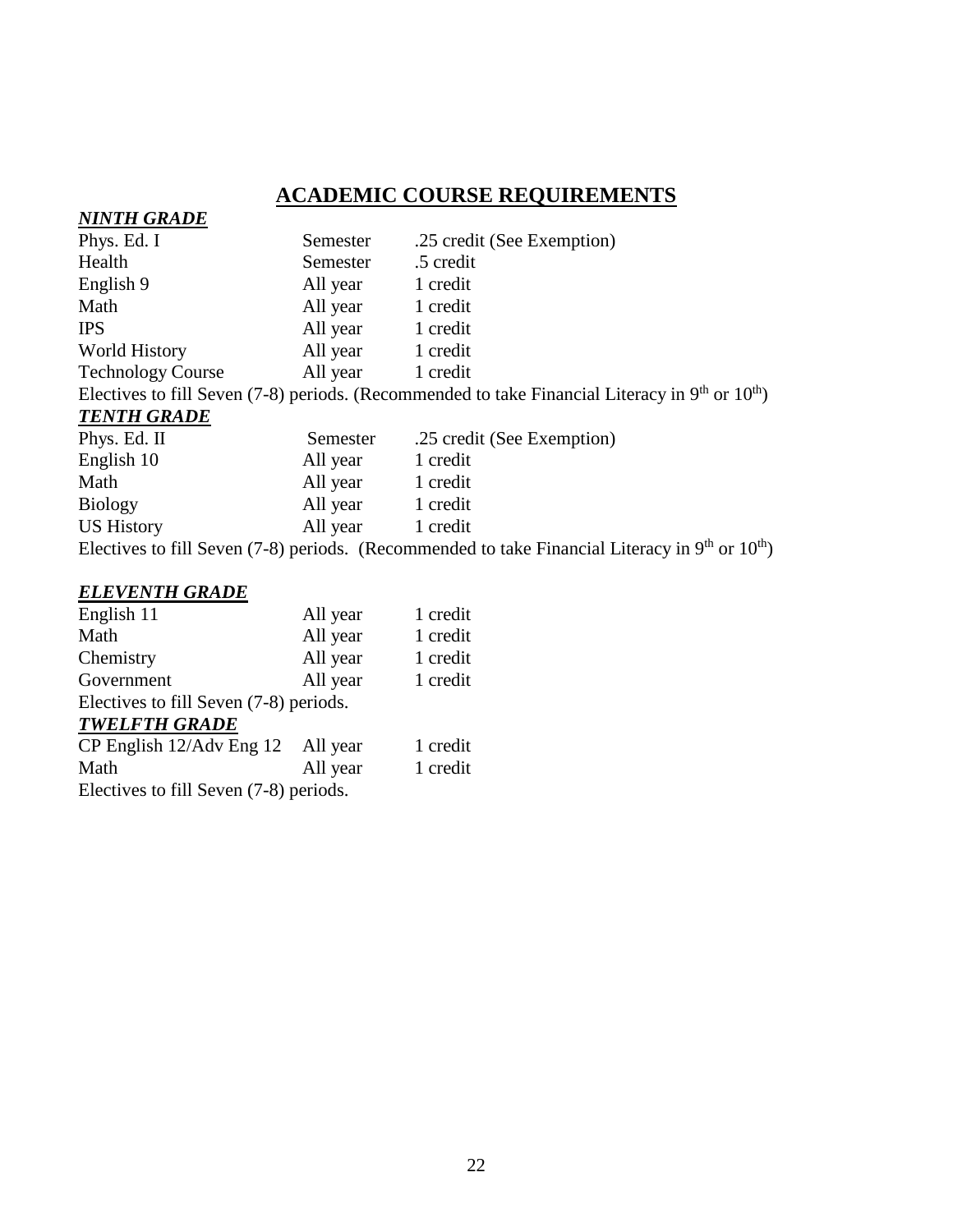# **COLLEGE CREDIT PLUS**

# **Overview**

College Credit Plus is Ohio's dual enrollment program that provides students in grades 7-12 the opportunity to earn college and high school credits at the same time by taking courses from Ohio colleges or universities. The purpose of this program is to enhance students' career readiness and postsecondary success, while providing a wide variety of options to college-ready students, at no or limited costs to students and families.

Newton High School has a partnership with Indiana University East and Edison Community College. IU East and Edison Community College courses are taught at Newton High School during the regular school day and are taught by certified high school teachers who hold adjunct status with IU and Edison CC. Students may also elect to take courses at Edison Community College in Piqua or take on-line courses through Edison CC.

CCP courses provide both high school and college credit.. Therefore, students are able to fulfill requirements for high school graduation and requirements for college admission while beginning a college transcript.

Benefits for Students:

- Earn dual high school and college credit
- Participate in an enriched and challenging curriculum
- Receive more individualized instruction from teachers trained as adjunct professors
- Experience college-level expectations
- Improve ability and skills to do college work and gain confidence that derives from success in the college level courses
- CCP is no cost to the student

Admission Standards for CCP

- On track toward fulfilling the basic academic preparation for admission to a four year college or university
- Each college will have individual requirements for acceptance into the CCP program, including specific testing for college readiness

Highlights of CC+

All public districts and public Institutions of higher education (IHE) must allow college-ready students grades 7-12, who qualify for college admission to participate.

- Intent to participate must be submitted to high school prior April 1. No late intent forms will be accepted. .
- Convert College Credit as follows: Per CC+ course, 3 or more college credits convert to 1 Carnegie unit. If less than 3 college credits, convert proportionally.
- **Courses must be nonsectarian and non-remedial**.
- **Students who fail or withdraw from a course after deadlines will be billed for the class.**

*IU East Courses Taught at Newton High School: Chemistry; Advanced English Edison Courses Taught at Newton High School: College Algebra; Spanish III; College Biology; Physics; Introduction to Literature; Communications; History in the 20th Century.*